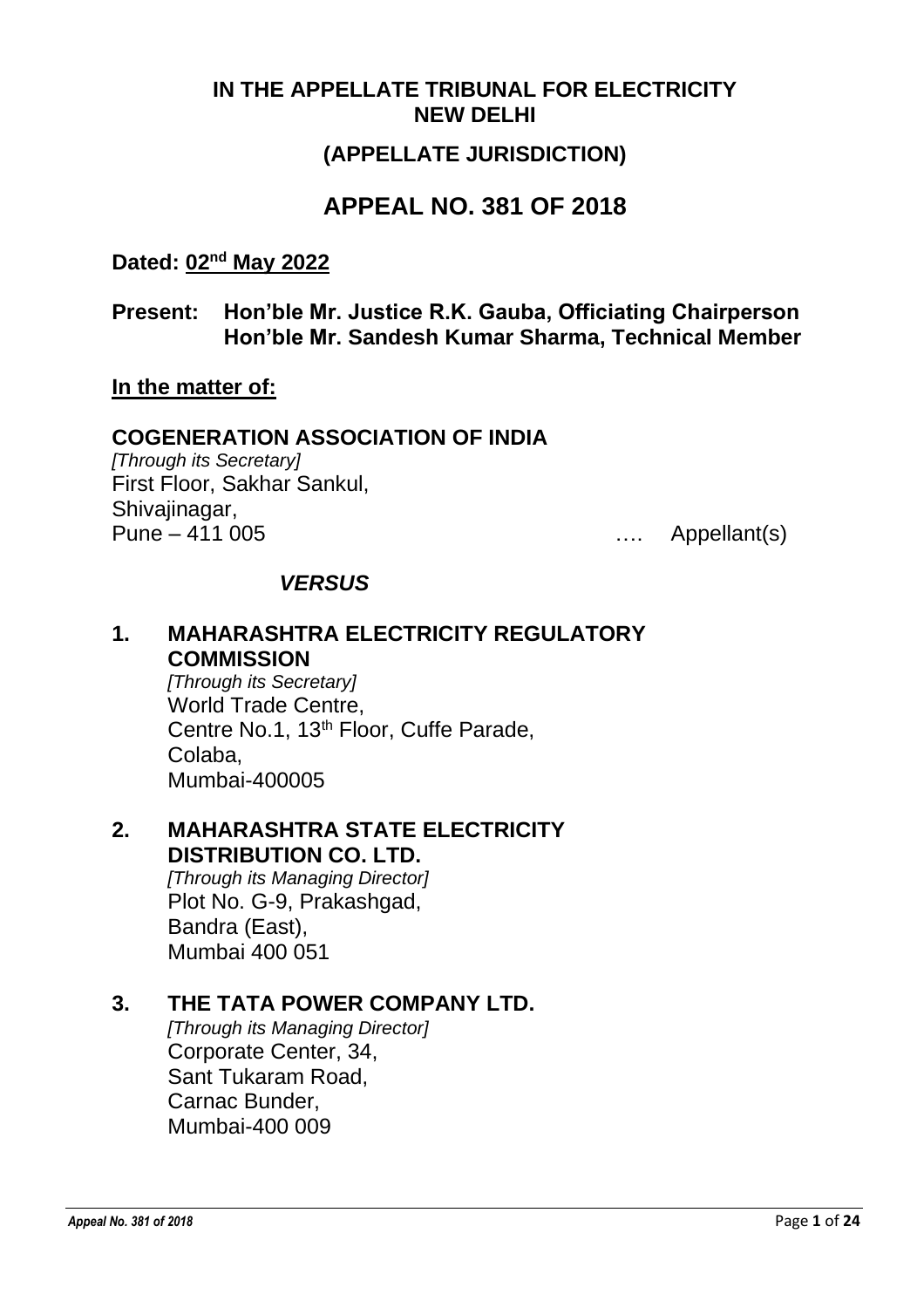## **4. MAHARASHTRA ENERGY DEVELOPMENT AGENCY**

*[Through its Secretary]* MHADA Commercial Complex, II floor, Opp: Tridal Nagar, Yerwada Pune - 411 006 …. Respondent(s) Counsel for the Appellant (s) : Mr. Vishal Gupta Mr. Divyanshu Gupta Counsel for the Respondent (s) : Mr. S.K. Rungta, Sr. Adv Ms. Pratiti Rungta for R-1 Ms. Deepa Chawan Mr. Anup Jain Mr. Akshay Goel for R-2

# **J U D G M E N T**

### **PER HON'BLE MR. JUSTICE R.K. GAUBA, OFFICIATING CHAIRPERSON**

*1.* This matter was taken up by video conference mode on account of pandemic conditions, it being not advisable to hold physical hearing.

*2.* The sole issue that needs to be addressed in this appeal is as to whether the *Maharashtra Electricity Regulatory Commission* (for short "MERC" or "the State Commission"), while determining the tariff in terms of section 62 of the Electricity Act, 2003, could have applied the tariff discovered by bidding process under section 63 as the benchmark.

*3.* The appeal at hand seeks to assail part of the Order dated 18.08.2018 passed by MERC in case no. 204/2018 determining the tariff for the non-fossil fuel based co-generation projects of the members of the appellant association for control period financial year (FY) 2018-19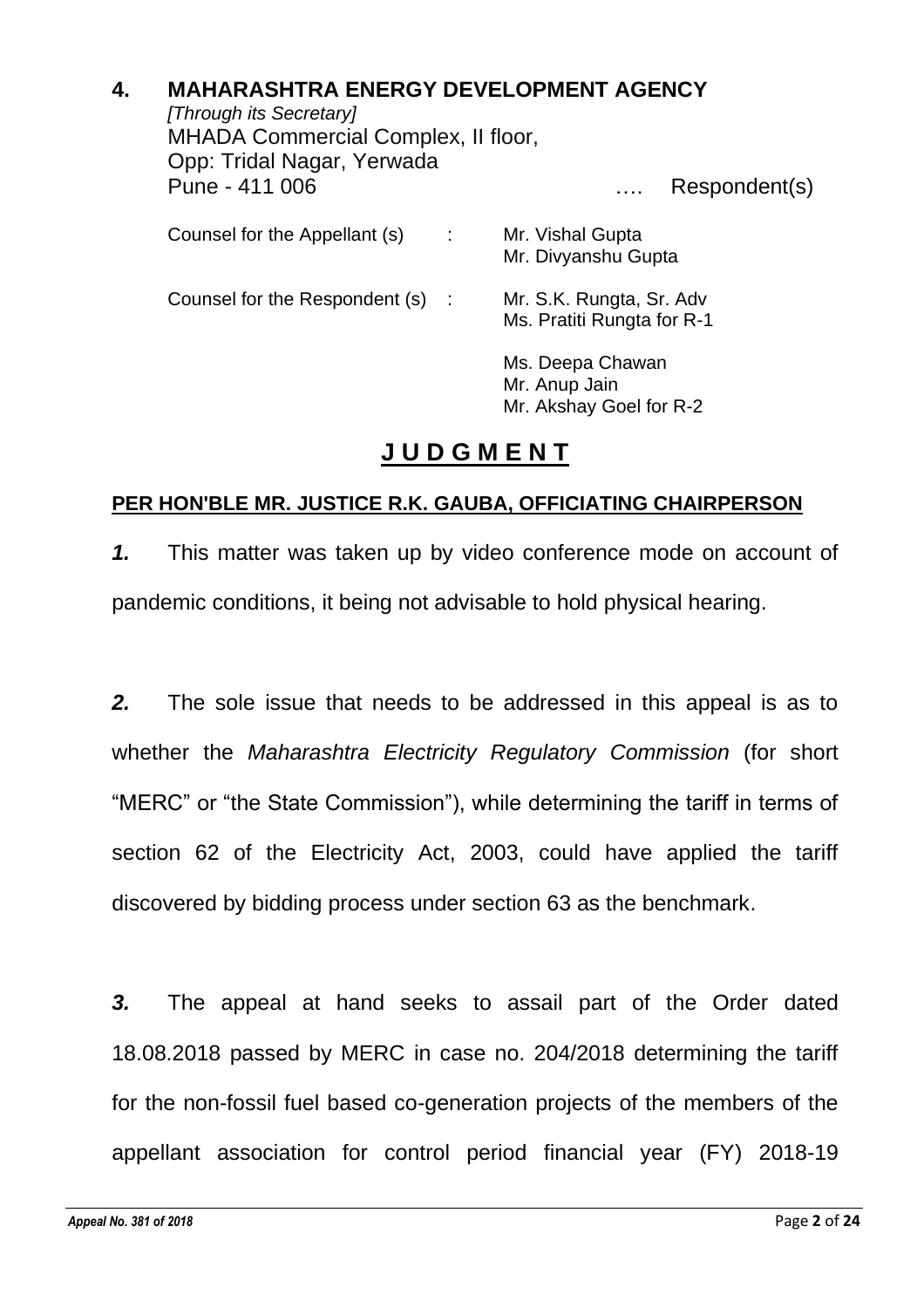returning a finding that though the tariff computed in terms of parameters set out in the *Maharashtra Electricity Regulatory Commission (Terms and Conditions for Determination of Renewable Energy Tariff) Regulations, 2015*, (hereinafter referred to as "the RE Tariff Regulations, 2015") works out to Rs.6.45 per unit, the tariff rate of Rs.4.99 per unit being the one discovered through competitive bidding in the State of Maharashtra for such non-fossil fuel based projects, the lower tariff of Rs.4.99 per unit deserved to be adopted and enforced as the generic tariff.

*4.* The Electricity Act provides detailed guidelines on the subject of "Tariff" in Part-VII. Section 61 sets out the prime principles to be followed in such exercise by the regulatory authorities. It may be quoted, to the extent relevant, as under:

> *"61. Tariff regulations.–The Appropriate Commission shall, subject to the provisions of this Act, specify the terms and conditions for the determination of tariff, and in doing so, shall be guided by the following, namely:– (a) …;*

> *(b) the generation, transmission, distribution and supply of electricity are conducted on commercial principles;*

> *(c) the factors which would encourage competition, efficiency, economical use of the resources, good performance and optimum investments;*

> *(d) safeguarding of consumers' interest and at the same time, recovery of the cost of electricity in a reasonable manner;*

*(f) …*

*(e) …*

*(g) that the tariff progressively reflects the cost of supply of electricity and also reduces cross-subsidies in the manner specified by the Appropriate Commission;*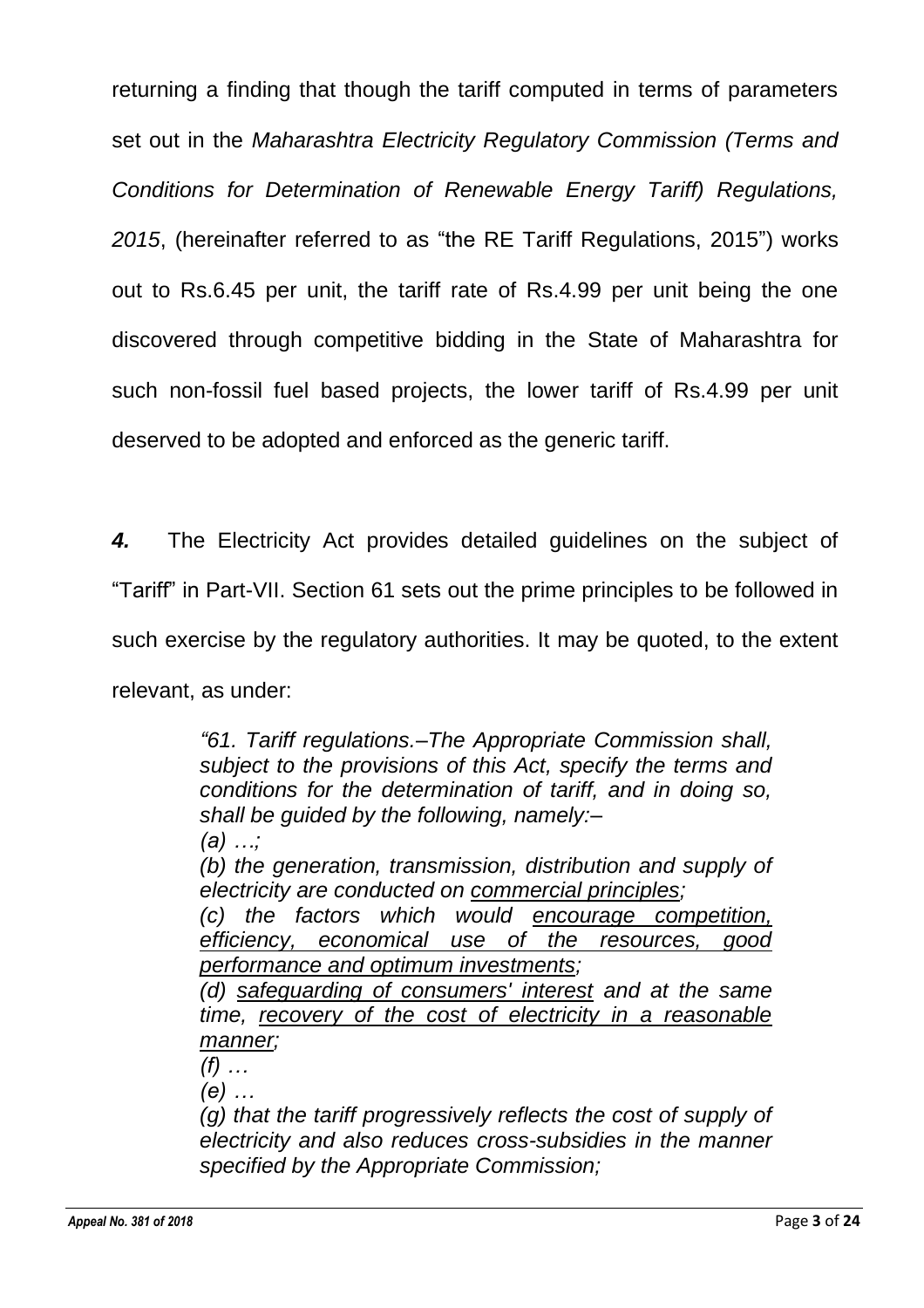*(h) the promotion of co-generation and generation of electricity from renewable sources of energy;*

*(i) the National Electricity Policy and tariff policy:"* [Emphasis supplied]

**5.** It is vivid from the above that while good performance and efficiency are to be rewarded, commercial principles to be adhered to wherein optimum investments and competition are encouraged, the co-generation of electricity being promoted, a balance has to be struck wherein interest of the consumers at large is safeguarded even while reasonable returns for the investors in electricity generation are ensured.

*6.* There are two routes for power projects to come up. One is known as cost-plus route of Section 62 and other the tariff based competitive bidding which is encouraged under section 63. The power projects which come up through the latter route are governed by guidelines framed by the central government wherein transparency of the bidding process is the hallmark. In the bidding route, the project proponent or developer is expected to take into account the investments which it would require to muster, and put in, and to quote the price at which it will be willing to sell the electricity thereby generated bearing in mind the competition expected to be faced. Such proponents while participating in bidding process follow the guidelines and workout their own expectations on reasonable returns, there being some protection available with regard to future inflationary effect emanating from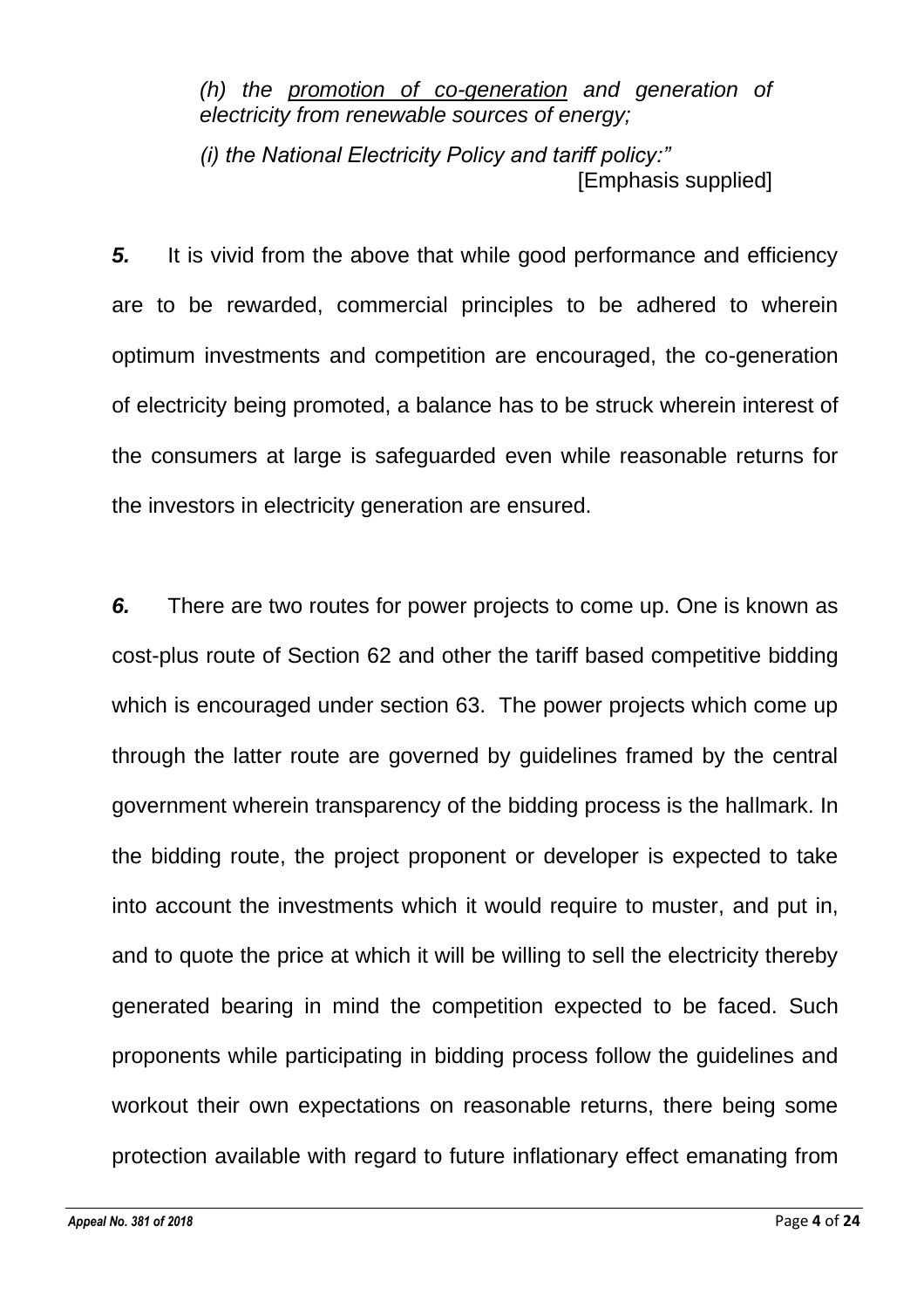such factors as Change in Law, the provision made in the bidding documents and the contracts that are entered in the wake of such projects by incorporating restitutionary principles. In sharp contrast, the power projects which are established for operation on cost-plus basis under section 62 have the statutory assurances of reasonable returns through the guidelines provided in section 61 (as quoted above), which form the basis of tariff regulations that are framed to guide the process of regulatory commissions. The tariff determination in such route is through the process envisaged in section 64 which may be quoted as under:

> "*64. Procedure for tariff order.–(1) An application for determination of tariff under section 62 shall be made by a generating company or licensee in such manner and accompanied by such fee, as may be determined by regulations.*

> *(2) Every applicant shall publish the application, in such abridged form and manner, as may be specified by the Appropriate Commission.*

> *(3) The Appropriate Commission shall, within one hundred and twenty days from receipt of an application under subsection (1) and after considering all suggestions and objections received from the public,–*

> *(a) issue a tariff order accepting the application with such modifications or such conditions as may be specified in that order;*

> *(b) reject the application for reasons to be recorded in writing if such application is not in accordance with the provisions of this Act and the rules and regulations made thereunder or the provisions of any other law for the time being in force:*

*Provided that an applicant shall be given a reasonable opportunity of being heard before rejecting his application.*

*(4) The Appropriate Commission shall, within seven days of making the order, send a copy of the order to the*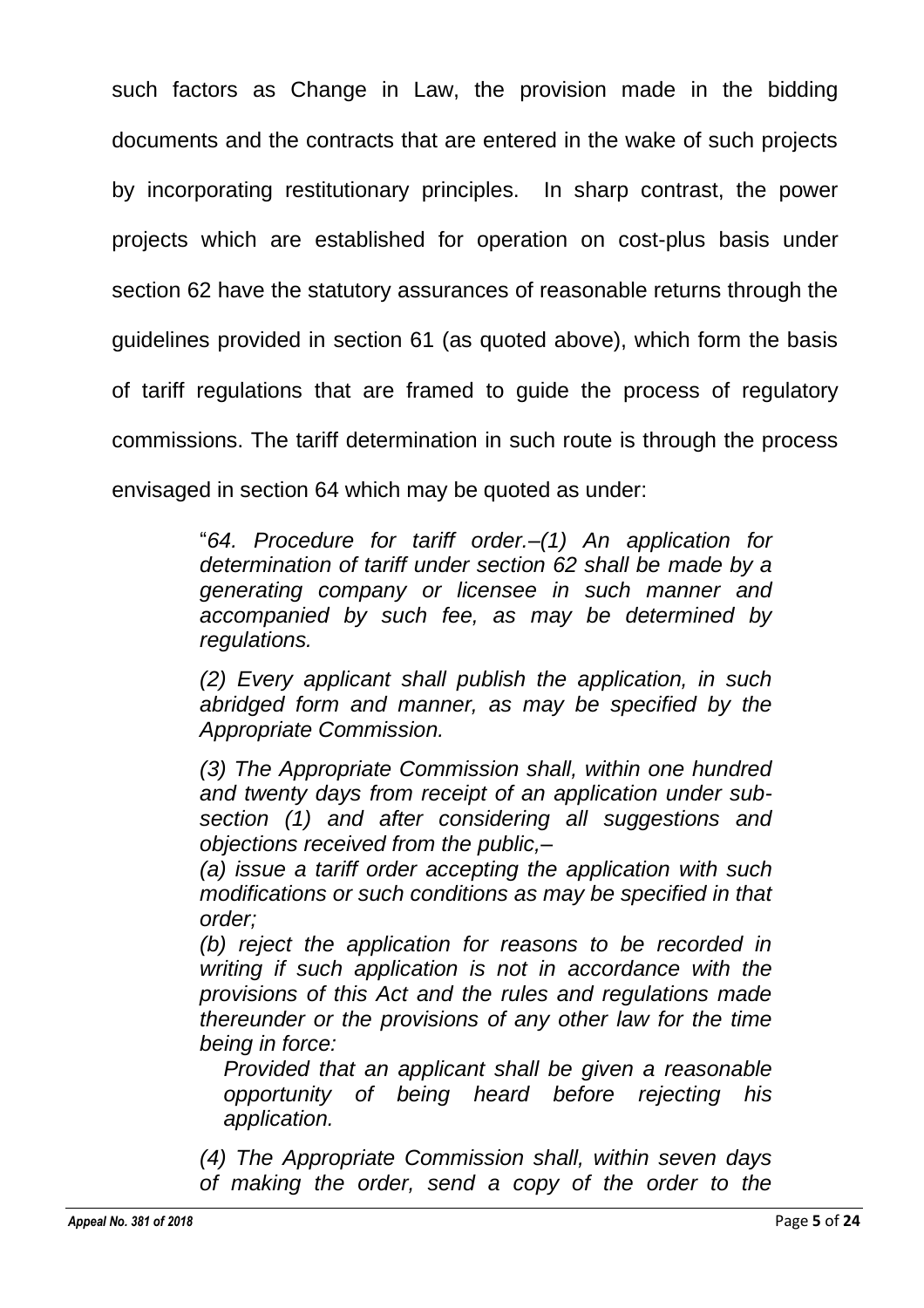*Appropriate Government, the Authority, and the concerned licensees and to the person concerned.*

*(5) Notwithstanding anything contained in Part X, the tariff for any inter-State supply, transmission or wheeling of electricity, as the case may be, involving the territories of two States may, upon application made to it by the parties intending to undertake such supply, transmission or wheeling, be determined under this section by the State Commission having jurisdiction in respect of the licensee who intends to distribute electricity and make payment therefor.*

*(6) A tariff order shall, unless amended or revoked, continue to be in force for such period as may be specified in the tariff order.*"

*7.* To highlight the difference between the two routes, it is essential also

to take note of the provision contained in section 63 which reads as under:

"*63. Determination of tariff by bidding process.– Notwithstanding anything contained in section 62, the Appropriate Commission shall adopt the tariff if such tariff has been determined through transparent process of bidding in accordance with the guidelines issued by the Central Government.*"

*8.* Noticeably, in dealing with an application for tariff determination under section 64, the Commission invites attention of the public at large to the proposals, considers objections / suggestions or inputs, if any received pursuant thereto, and then passes an order fixing the tariff following, in this context, the tariff regulations which would have been framed earlier under section 61. On the other hand, in the bidding route, the commission's responsibility is only to ensure that the bidding process was transparent and in accordance with the guidelines issued by the central government.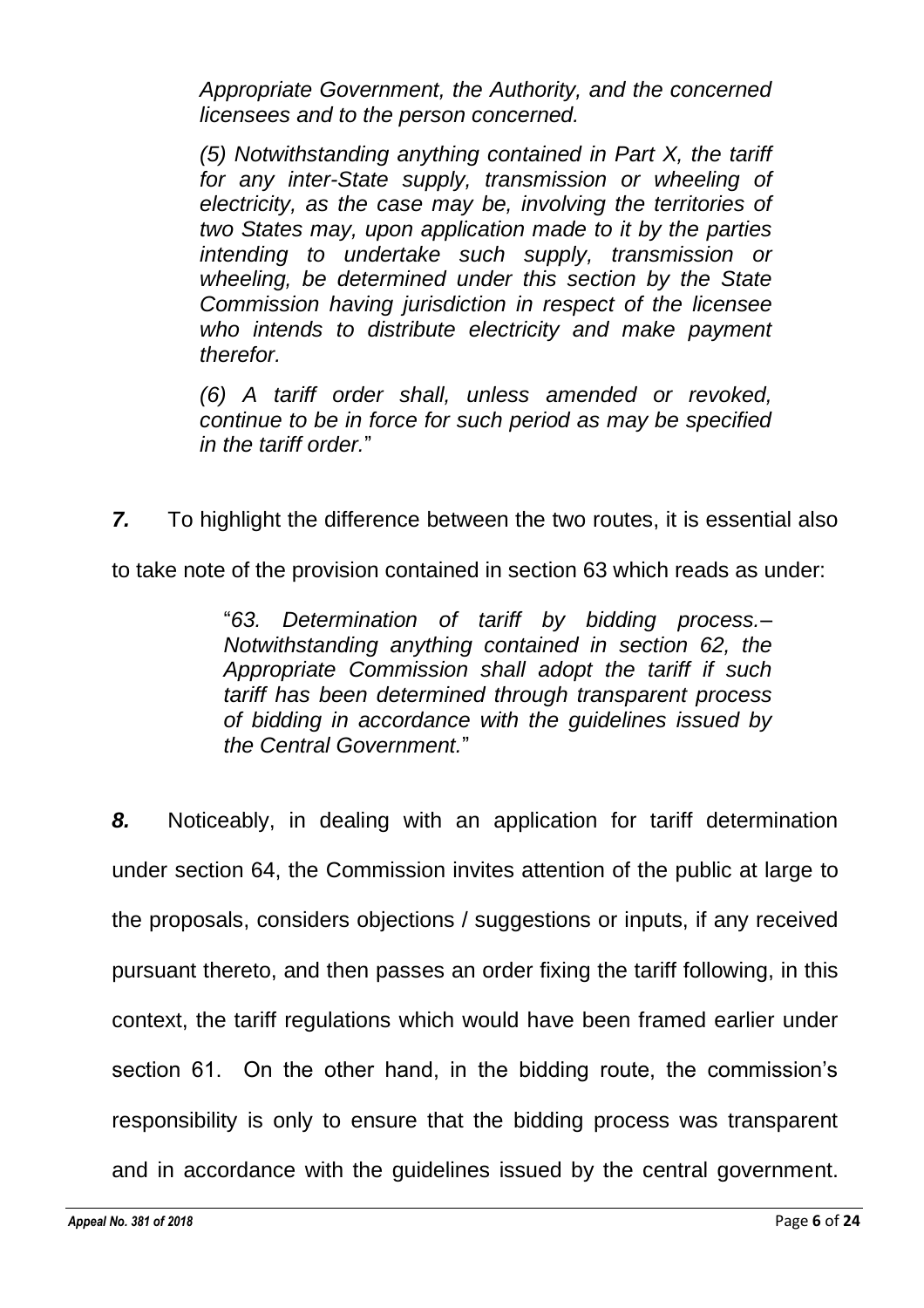Generally speaking, if the Commission reaches the satisfaction on both said aspects it proceeds to "adopt" the tariff discovered by the bid process.

*9.* By virtue of section 181 (2)(z)(d), the Commission is vested with the power to make regulations on the subject of "*the terms and conditions for determination of tariff under section 61*". The State Commission, in terms of section 86 (a) (b), is further responsible for not only determining the tariff, *inter alia*, for supply of electricity within the State but also to regulate the power procurement process of distribution licensees including the price at which electricity may be purchased from the generating companies etc. In exercise of power vested in it by Sections 61, 66, 86 and 181 of the Electricity Act, the respondent State Commission had framed the RE Regulations earlier in 2010 which were valid for the control period ending with FY 2014-15. The said regulations were replaced and substituted by the RE Regulation, 2015, which were notified on 10.11.2015.

*10.* For further discussion, we may quote the following provisions of RE Tariff Regulations, 2015:

"*2. Definitions and Interpretation 2.1 In these Regulations, unless the context otherwise requires,— (ee) 'Review Period' means the period during which the norms for determination of tariff specified in these Regulations shall remain valid; …*

*3. Scope of Regulations and extent of application*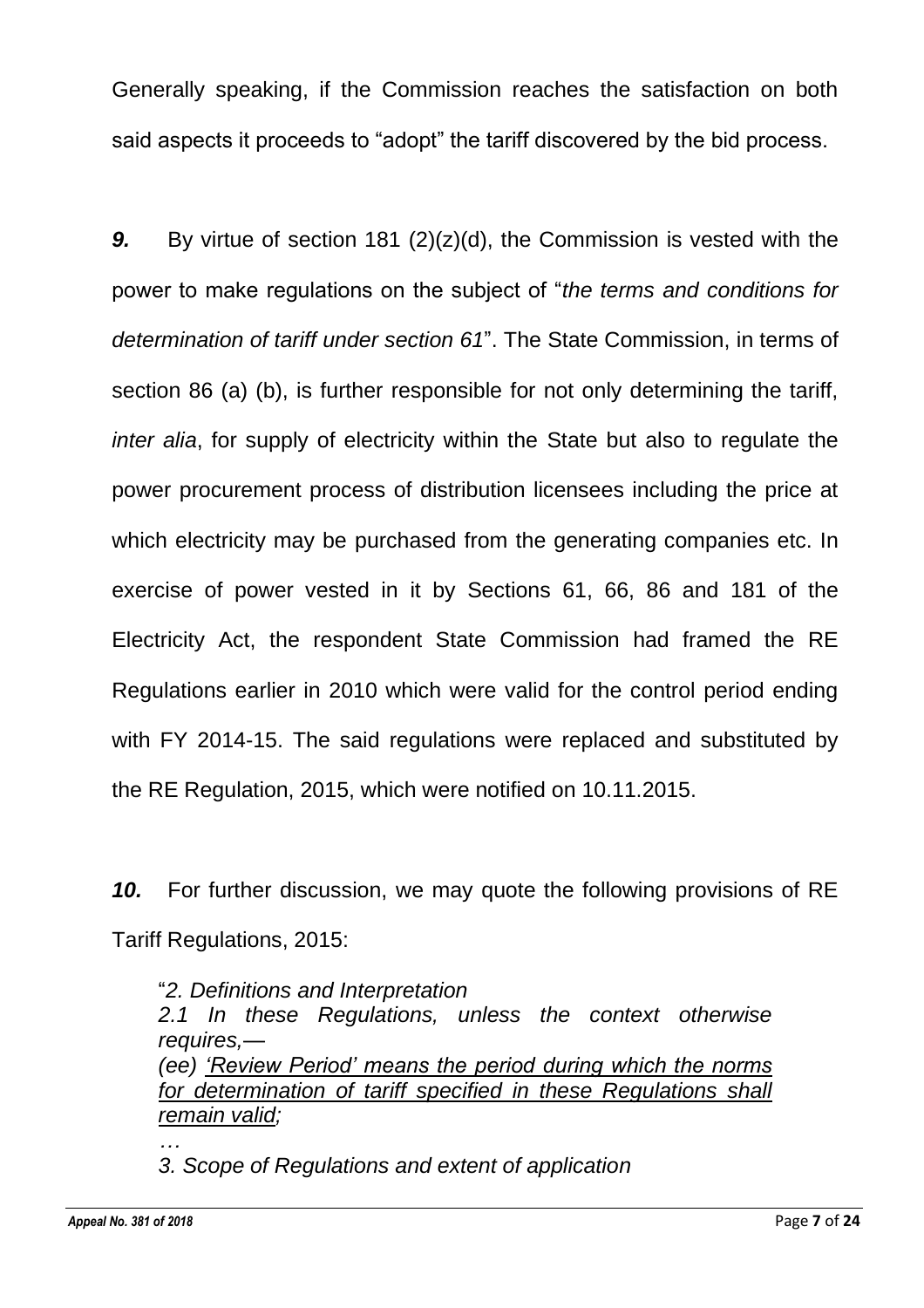*3.1 These Regulations shall apply to those new RE Projects which are commissioned in the State of Maharashtra for the generation and sale of electricity to Distribution Licensees in the State, are Eligible Projects for the purposes of these Regulations, and whose tariff is to be determined by the Commission under the provisions of Section 62 read with Section 86 of the Act :*

*Provided that, where a RE Project opts for the Renewable Energy Certificate ('REC') mechanism specified in the MERC (Renewable Purchase Obligation, its Compliance, and Implementation of REC Framework) Regulations, 2010, its pricing mechanism shall be governed by the provisions of those Regulations or as may be specified in future.*

*3.2 The tariff and other terms and conditions applicable to existing RE Projects shall be governed by the provisions of the RE Tariff Orders issued by the Commission from time to time :*

*Provided that conditions stipulated under Second Proviso of Regulation 5.1 of Maharashtra Electricity Regulatory Commission (Terms and Conditions for Determination of Tariff) Regulations, 2010 shall continue to apply in case of such Existing RE Projects.*

…

*5. Competitive Bidding for procurement of power generated by grid-connected RE Projects*

*The Commission shall adopt the tariff for a RE Power Project where such tariff has been determined through a transparent process of competitive bidding in accordance with guidelines under Section 63 of the Act as and when issued by the Central Government.*

#### *6. Review Period*

*6.1 The Review Period under these Regulations shall be five financial years (FY), upto the end of FY 2019-20. The first year of the Review Period shall commence from the date of notification of these Regulations.*

### *7. Tariff Period*

*…*

*7.1 The Tariff Period for Wind Power, Biomass-based, Solar PV, Solar Roof-top PV and Non-Fossil Fuel-based Co-Generation Projects shall be thirteen (13) years.*

*… Chapter 5 : Technology-specific parameters for Biomass-based Power Projects*

*36. Technology*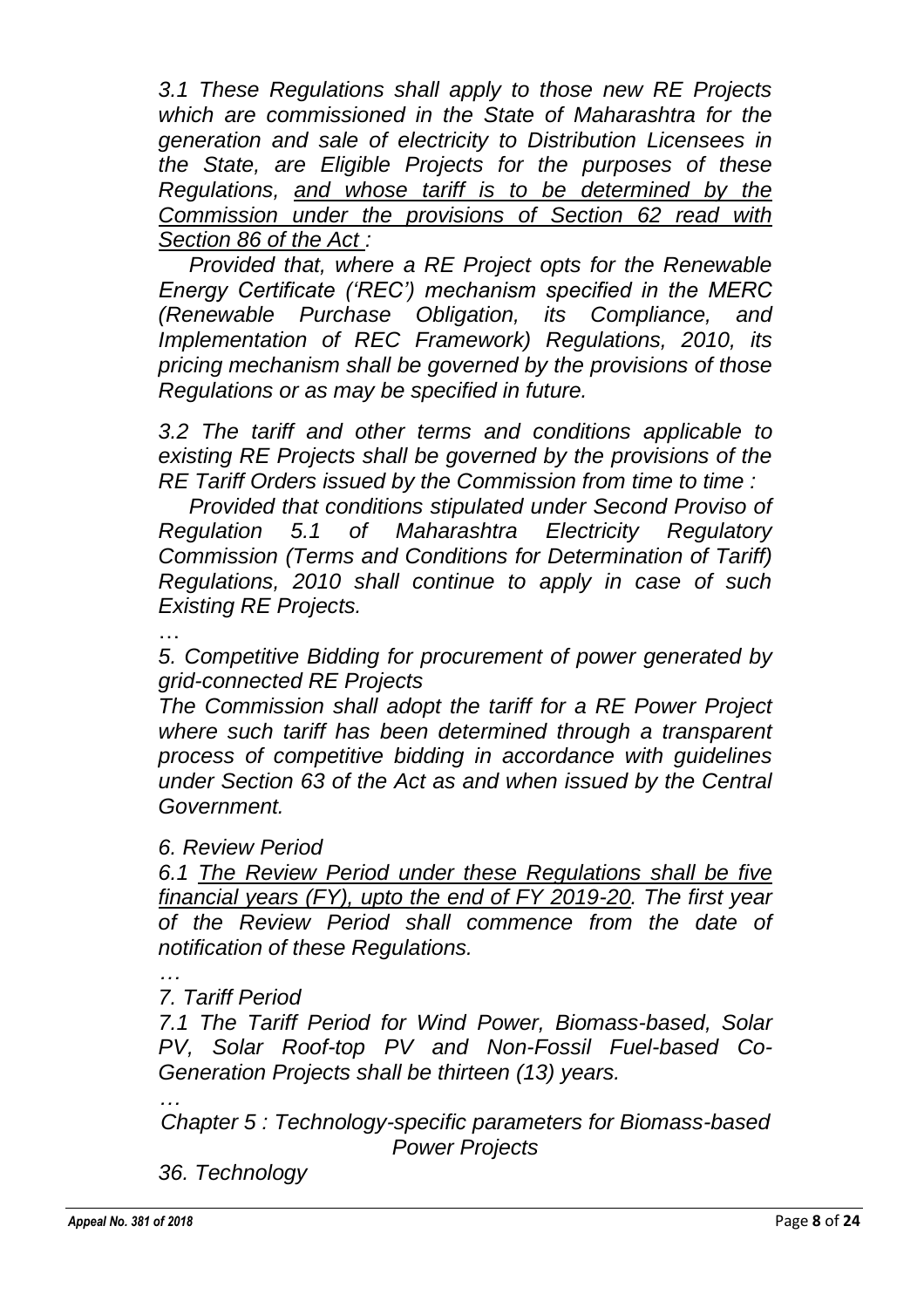*The norms for tariff determination specified in this Chapter are for Biomass-based Power Projects based on Rankine Cycle technology application using water-cooled condenser.*

### *37. Applicability*

*37.1 The Capital Cost and performance norms specified in this Chapter shall be applicable only to new Biomass-based Power Projects commissioned after notification of these Regulations.*

*37.2 The fuel-related aspects specified in Regulations 44 to 50 shall be applicable to both existing and new Biomass-based Power Projects :*

*Provided that the norms in respect of SHR and Auxiliary Consumption factor for existing Biomass-based Power Projects shall be as stipulated in the respective RE Tariff Orders referred to in Regulation 3.2.*

#### *38. Capital Cost*

*The normative Capital Cost of Biomass-based Power Projects shall be considered as Rs. 494.32 lakh/MW for the first year of the Review Period for the purpose of tariff determination, and shall be revised in respect of Projects commissioned in each subsequent year of the Review Period as specified in Regulation 39.*

#### *39. Capital Cost Indexation Mechanism*

*The Capital Cost of the Biomass-based Power Projects shall be revised for each year of the Review Period considering the indexation mechanism specified under the CERC RE Tariff Regulations.*

*40. Plant Load Factor*

*40.1 The PLF for the purpose of determining the fixed charge component of the tariff for Biomass-based Power Projects shall be:*

*1) During stabilisation: 60%;*

*2) During the remaining period of the first year (after stabilisation): 70%;*

*3) From 2nd year onwards: 80%.*

*40.2 The stabilisation period shall not be longer than 6 months from the date of commissioning of a Project.*

#### *41. Auxiliary Consumption*

*The Auxiliary Power Consumption for Biomass-based Power Projects shall be 10% for the purpose of tariff determination.*

*42. Station Heat Rate*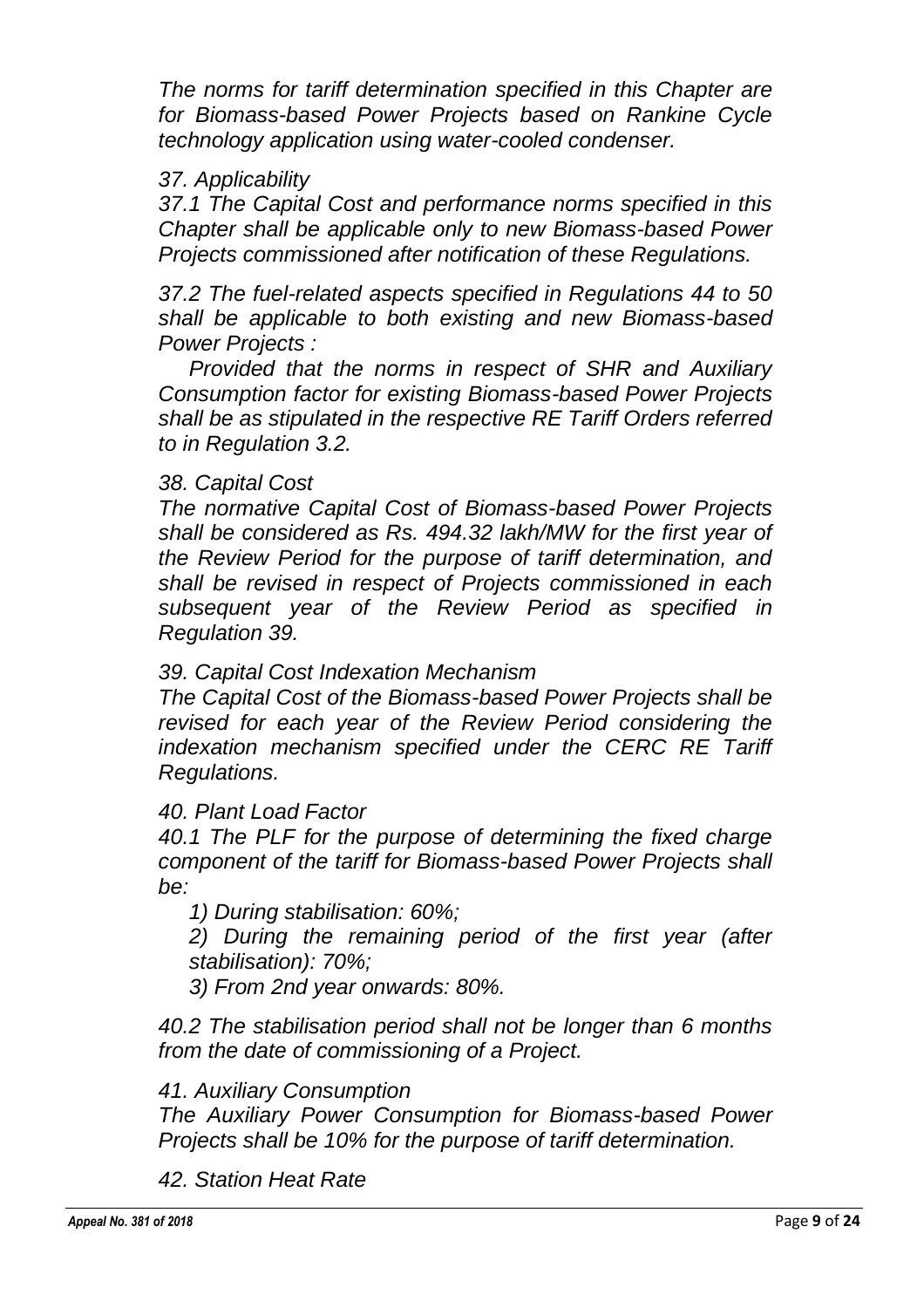*The SHR for new Biomass-based Power Projects shall be 4200 kcal/kWh for the purpose of tariff determination.*

#### *43. Operation and Maintenance Expenses*

*43.1 Normative O&M expenses for the base year of the Review Period shall be 5.32% of the Capital Cost for the purpose of tariff determination.*

*43.2 Normative O&M expenses allowed under these Regulations shall be escalated at the rate specified in the Regulations of the Commission governing Multi Year Tariff, to compute the levelised tariff.*

#### *44. Fuel Mix*

*44.1 The Biomass-based Power Project shall be designed in such a way that it uses different types of non-fossil fuels available within its vicinity such as crop residues, agro-industrial residues, forest residues, etc. or other biomass fuels as may be approved by MNRE.*

*44.2 The Project Entity shall prepare fuel management plans to ensure adequate availability of fuel to meet the Project requirements.*

#### *45. Use of Fossil Fuel*

*The use of fossil fuels shall be limited to the extent of 15% of the total fuel consumption on an annual basis, or to such other extent as may be stipulated by MNRE from time to time.*

### *46. Monitoring of use of Fossil Fuel*

*46.1 The Project Entity shall, along with its monthly energy bill,*  furnish a monthly fuel procurement and fuel usage statement *certified by a Chartered Accountant to the Distribution Licensee with whom an EPA has been entered into, with a copy to State Nodal Agency, for the purpose of monitoring the fossil and nonfossil fuel consumption. The statement shall include details such as –*

*a. Quantity of fuel (in tonnes) for each fuel type (biomass fuels and fossil fuels) procured and consumed during the month for power generation;*

*b. Cumulative quantity (in tonnes) of each fuel type procured and consumed till the end of the month during the year;*

*c. Actual (gross and net) energy generation (in kWh) during the month;*

*d. Cumulative actual (gross and net) energy generation (in kWh) until the end of that month during the year;*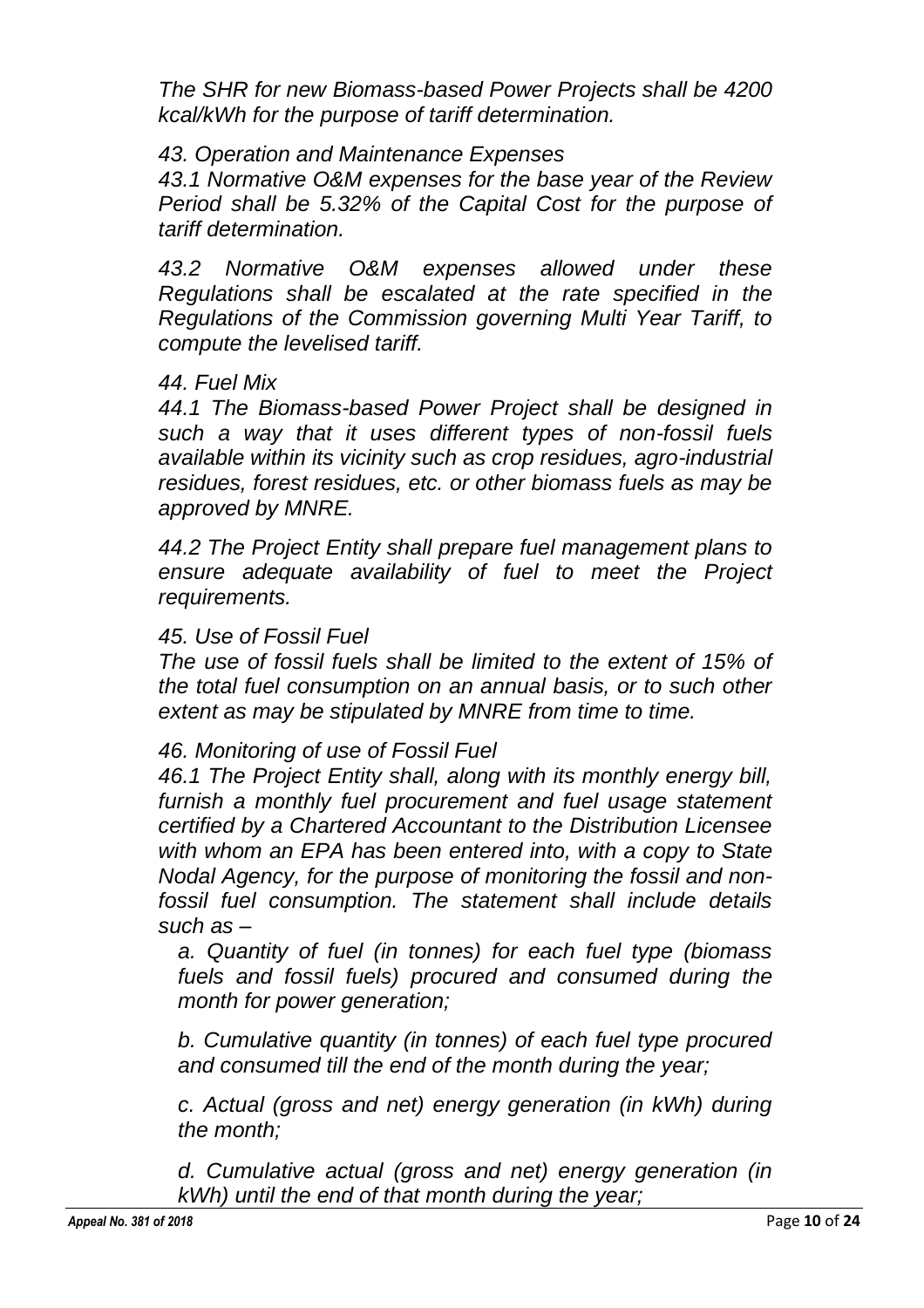*e. Opening fuel stock quantity (in tonnes);*

*f. Receipt of fuel quantity (in tonnes) at the power Project site;*

*g. Closing fuel stock quantity (in tonnes) for each fuel type (biomass fuels and fossil fuels) available at the power Project site.*

*46.2 Non-compliance in any financial year with the conditions regarding fossil fuel usage shall render such Biomass-based Power Project ineligible to avail the generic tariff determined in accordance with these Regulations from the date of and for the duration of the default during such financial year:*

*Provided that such defaulting Biomass-based Project shall continue to sell power to the Distribution Licensee during the period of default at the APPC of such Licensee for the relevant year.*

*47. Compliance Monitoring for Biomass-based Power Projects 47.1 The Distribution Licensee procuring power from them shall be responsible for monitoring compliance by Biomass-based Power Projects with these Regulations.*

*47.2 The concerned Distribution Licensee shall maintain all data relevant to these Regulations, including technical and commercial details, in respect of Biomass-based Projects from whom it is procuring power, and shall make the data available in the public domain by publishing it on its website and updating it on a quarterly basis.*

*47.3 Project Entities shall submit the information to Distribution Licensee procuring power in the templates specified in Annexure-B of these Regulations.*

#### *48. Calorific Value*

*The average Calorific Value of the biomass fuel(s) used for the purpose of determination of tariff for new Biomass-based Power Projects shall be 3611 kcal/kg.*

#### *49. Fuel Cost*

*The biomass fuel price shall be considered as Rs. 3987/MT during the first year of the Review Period, and shall thereafter be linked to the indexation mechanism specified in Regulation 50.*

*50. Fuel Price Indexation Mechanism*

*50.1 In the case of both existing and new Biomass-based Power Projects, the following indexing mechanism for*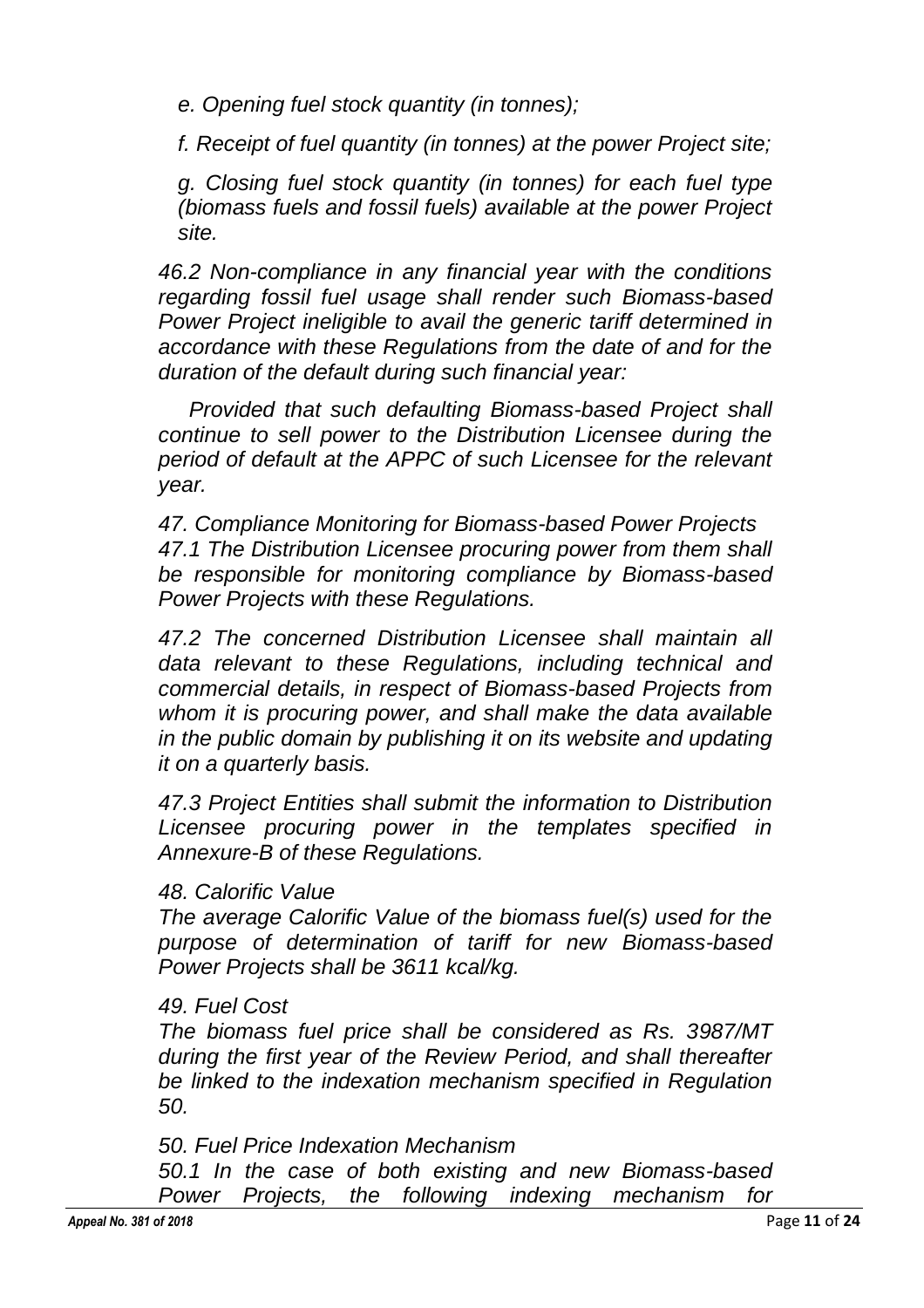*adjustment of fuel prices for each year of operation will be applicable for determination of the variable charge component of tariff:*

*The Variable Charge for the nth year shall be computed as under :*

 $VC_n = VC_1X (P_n / P_1)$ 

*where,*

*VC<sup>1</sup> represents the Variable Charge based on Biomass Price P1 for first year as specified under Regulation 49, and which shall be determined as under :*

 $VC1 = \frac{Station\ Heat\ Rate\ (SHR)}{Guses\ Galmitian\ High\ Lable\ CGS}$ Station Heat Rate (SHR)<br>Gross Calorific Value (GCV)<sup>x</sup>  $\frac{1}{(1 - \text{Auxiliary Con}}$  $\frac{1}{(1 - \textit{Auxiliary Consumption Factor})} x \frac{P1}{100}$ 1000

 $P_{(n)}$  = Price per tonne of biomass for the nth year to be *considered for tariff determination*

 $P_{(n-1)}$  = Price per tonne of biomass for the  $(n-1)$ th year to be *considered for tariff determination.*

*P<sup>1</sup> shall be the Biomass price for FY 2015-16 as specified under Regulation 49.*

*The Biomass fuel price shall be revised by the Commission taking into consideration the Biomass fuel price determined by the Central Commission or a normative escalation factor of 5% per annum, as it may consider appropriate.*"

*11.* Pertinent to observe here itself that RE Regulations, 2015 have no

connection whatsoever with the tariff based competitive process of section

63. It was fairly conceded at the bar during the hearing that the bid

discovered price under section 63 is not mentioned even remotely as one

of the parameters or benchmarks for determination of tariff on an application under section 64.

*12.* After the RE Regulations 2015 had been notified and brought in force

for FY 2015-16 w.e.f. 10.11.2015, and prior to the impugned order being

issued, MERC had the occasion to pass three tariff orders of such nature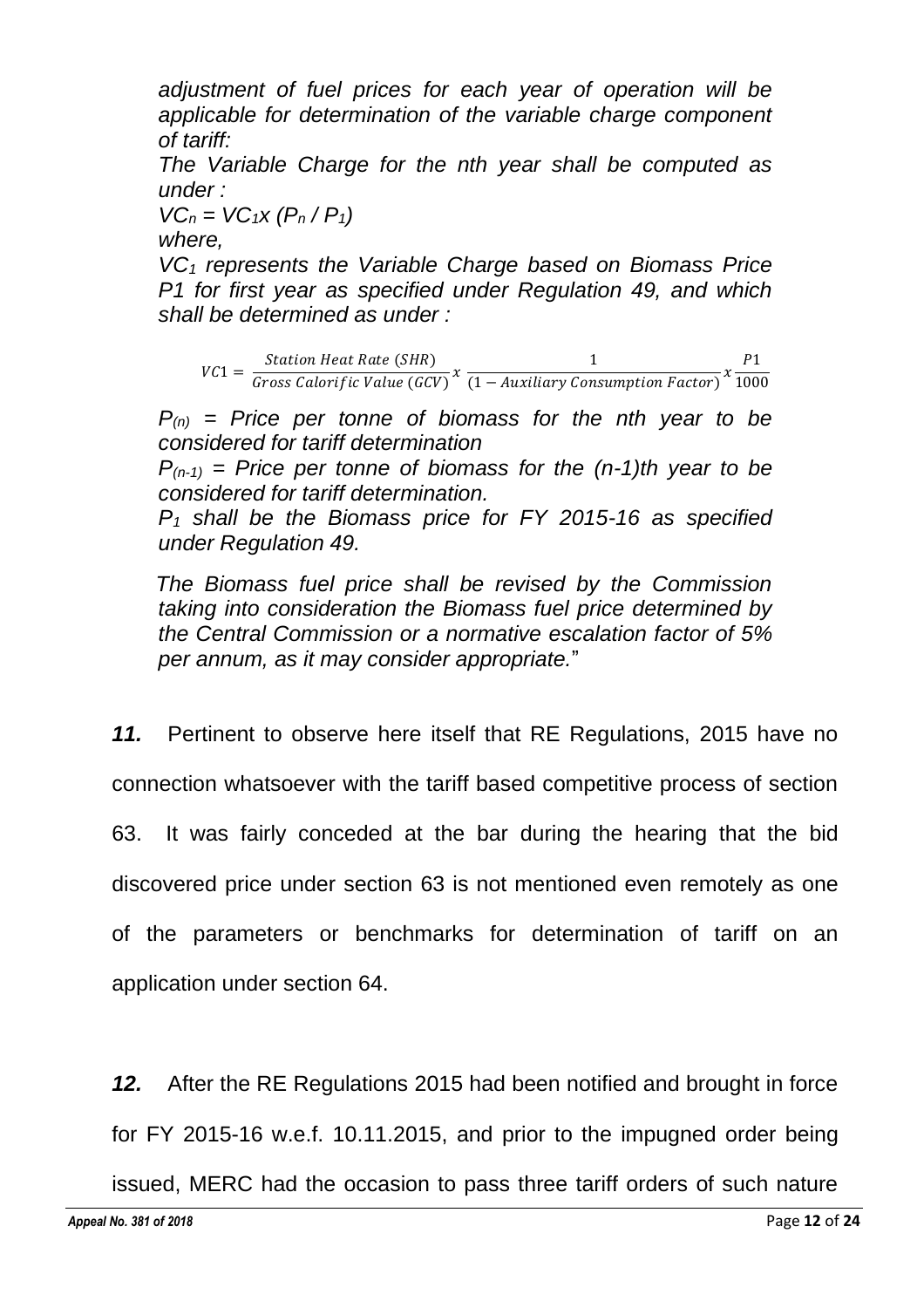as at hand. The said earlier generic tariff orders for RE technologies for FY 2015-16, 2016-17 and 2017-18 were promulgated on 25.01.2016, 29.04.2016 and 28.04.2017 respectively. There is no dispute that the said earlier generic tariff orders were in accord with the mandate of Section 62 and RE Tariff Regulations, 2015.

*13.* On 09.07.2018, the MERC initiated the fresh process for RE tariff order for next control period i.e. FY 2018-19. It is here that a departure from the existing view was proposed through the draft RE tariff order that was published. The Commission was of the view that two alternative approaches could be made to the subject of determination of such tariff, they being styled as 'Approach-1' and 'Approach-2', explained as under:

> *"Under the 'Approach 1', the State Commission proposed to calculate the Generic Tariff "as per the Financial Principles and Technology-specific parameters in RE Tariff Regulations, 2015" only if "no tariff is adopted by this Commission for eligible RE technology by way of competitive bidding carried out by any distribution licensee within the State of Maharashtra"*

> *Whereas, under the 'Approach 2', the State Commission proposed that "if tariff adopted by this Commission which is discovered through competitive bidding process carried out by any distribution licensee within the State of Maharashtra is lower than the tariff calculated by way of Financial Principles and Technology-specific parameters as defined in RE Tariff Regulations, 2015, then such tariff discovered through competitive bidding is considered to be the Generic Tariff."*

(Emphasis supplied)

*14.* The appellant filed objections on 30.07.2018, to the following effect: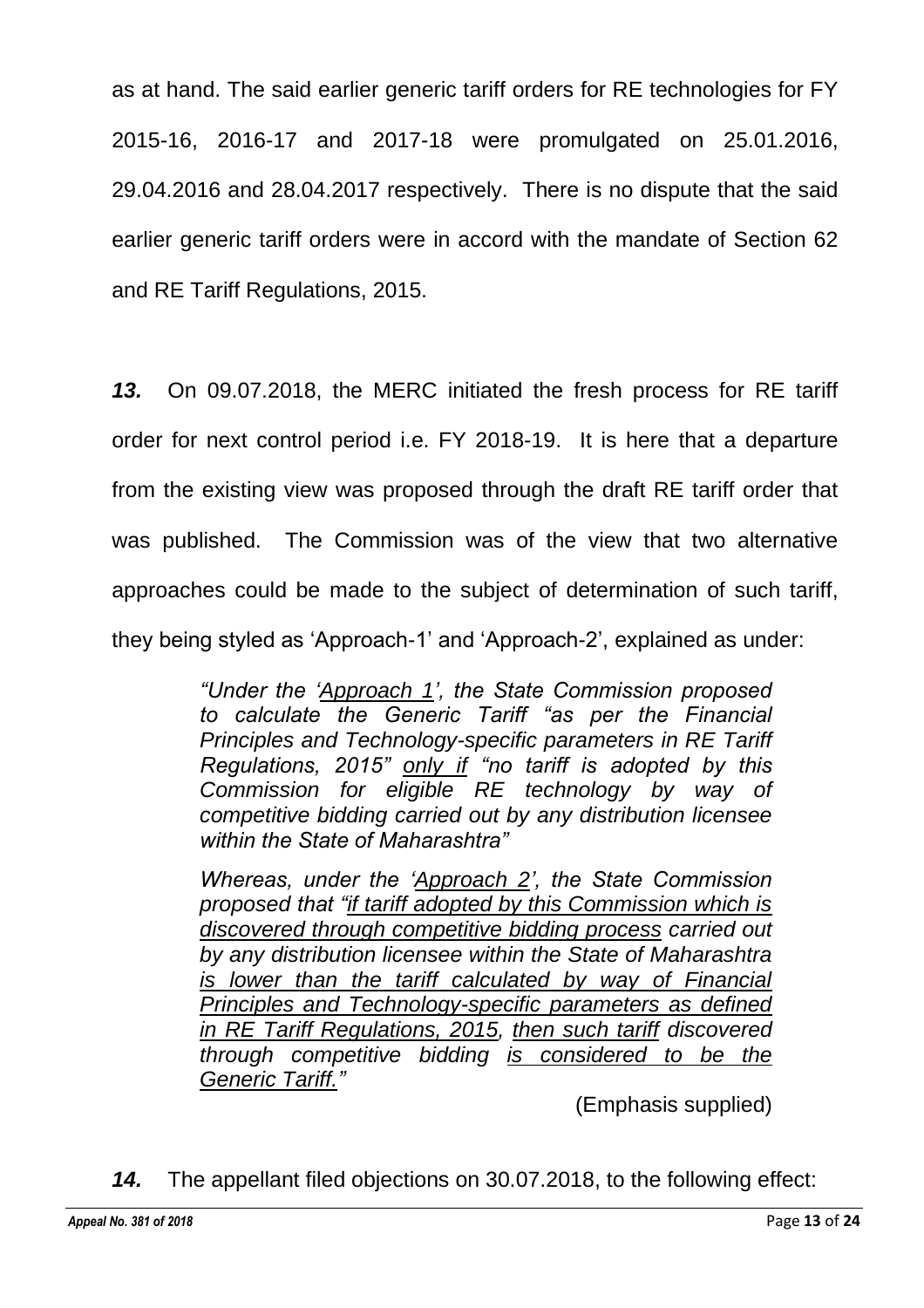"*APPROACH – 2*

- ➢ *This approach relates to the tariff determination through competitive bidding process. In this regard it is relevant to note that Regulation 5 of the Regulations provides as under:*
- ➢ *From the above it is clear that the Regulations governing the tariff for renewable energy provides for the competitive bidding to be done only in accordance with the guidelines under Section 63 of the Electricity Act, 2003. There cannot be any other way of conducting the competitive bidding except as provided in the Regulations governing the field of tariff for RE technologies. Since the Central Government has not issued any guidelines under Section 63 of the Act for Non-Fossil Fuel-based Co-generation Project (Bagasse based) the question to direct the distribution licensees of the State to procure power from Non-Fossil Fuel-based Co-generation Project (Bagasse based) through competitive bidding is not permissible in law.*"

*15.* During the course of public hearing, it was argued on behalf of the appellant as under:

- "*4. It is most respectfully submitted that the above Approach 2 and the adoption of tariff using such an approach as done in Para 6.4 is not permissible in law being contrary to the provisions of the Electricity Act, 2003 and the provisions of the regulations framed thereunder by this Hon'ble Commission.*
- *… 8. It is to be noted that Section 62 of the Act relates to Section 61 where the tariff is to be determined as per the regulation specified by the Hon'ble commission. On the contrary the tariff to be determined / discovered through competitive bidding is to be as per Section 63 of the Electricity Act 2003. It is respectfully submitted that both these sections i.e. Section 62 and Section 63 while dealing with the determination of tariff operate in a completely different manner and cannot be merged*"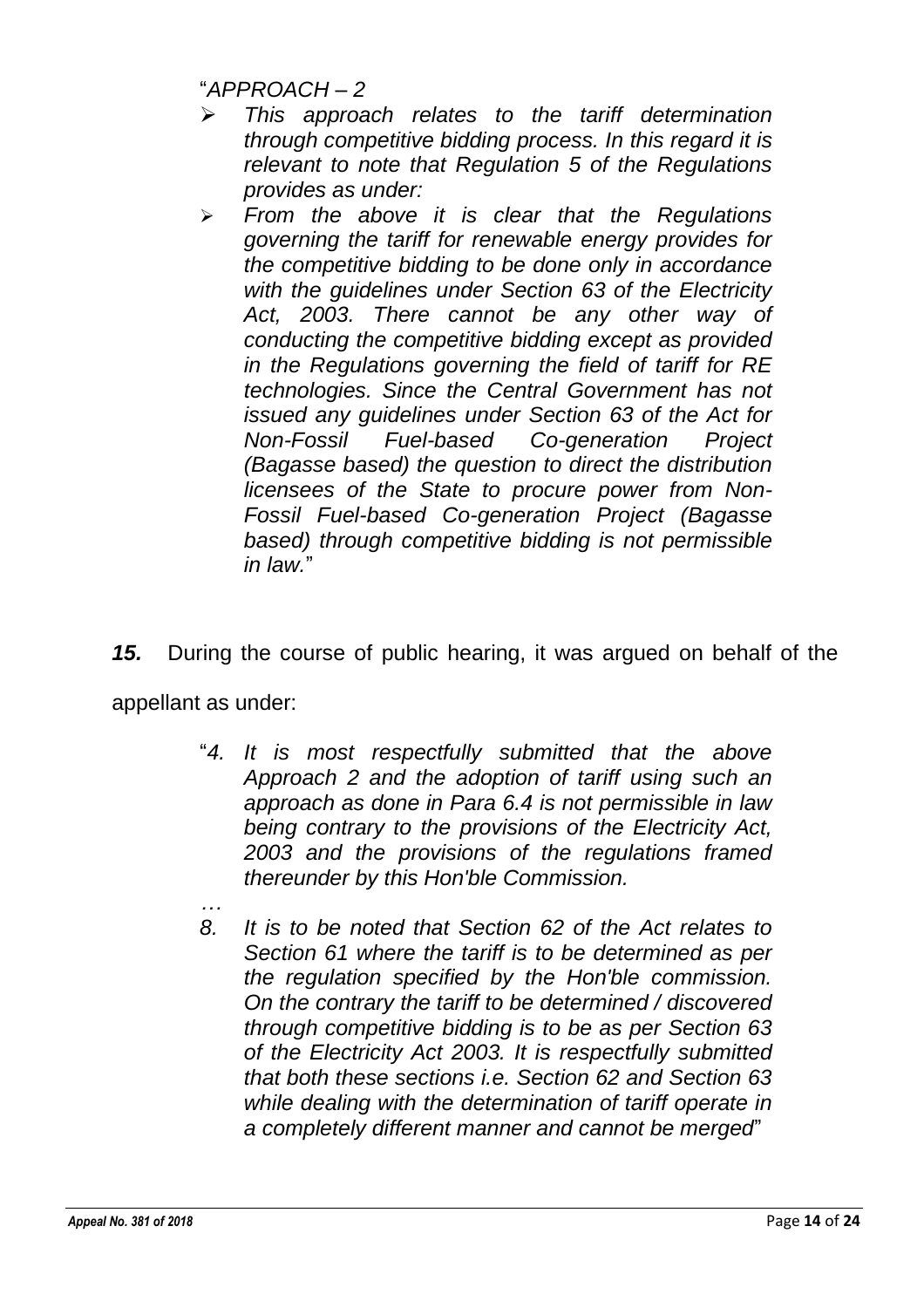### *16.* By the impugned order, the Commission held as under:

*"Objection of CAI is that Approach- 2 and the adoption of tariff using such an approach is not permissible by law as it is contrary to the provisions of the Electricity Act, 2003 and the provisions of the Regulations framed there under by this Commission. Section 61 of the Electricity Act, 2003 has given this Commission power to specify the terms and conditions for the determination of tariff. The same Section mentions guiding principles for specifying terms and conditions, which are as follows:*

- The principles and methodologies specified by the *Central Commission for determination of the tariff*
- *The generation, transmission, distribution and supply of electricity are conducted on commercial principles;*
- *The factors which would encourage competition, efficiency, economical use of the resources, good performance and optimum investments;*
- *Safeguarding of consumers' interest and at the same time, recovery of the cost of electricity in a reasonable manner;*
- *The principles rewarding efficiency in performance;*
- *Multi-year tariff principles;*
- *The tariff progressively reflects the cost of supply of electricity and also, reduces cross-subsidies in the manner specified by the Appropriate Commission;*
- *The promotion of co-generation and generation of electricity from Renewable sources of energy;*
- **The National Electricity Policy and tariff policy**

*Considering the mass interest i.e. the interest of the end consumers, the Commission has to maintain balance in terms of affordable power sold to consumers while determining tariff of cogeneration power plants for sale to Distribution Licensees. So far, Distribution Licensees have purchased power from cogeneration power plants at tariff much higher (preferential tariff) than their average cost of supply. Considering the present scenarios of availability of cheaper power from various RE sources such high tariff would be against the guiding principle of encouraging competition, efficiency, economical use of the resources, good performance and is not succeeding in safe-guarding interest of end consumer of electricity.*

*The promotion of co-generation and generation of electricity from RE sources of energy can not only be by*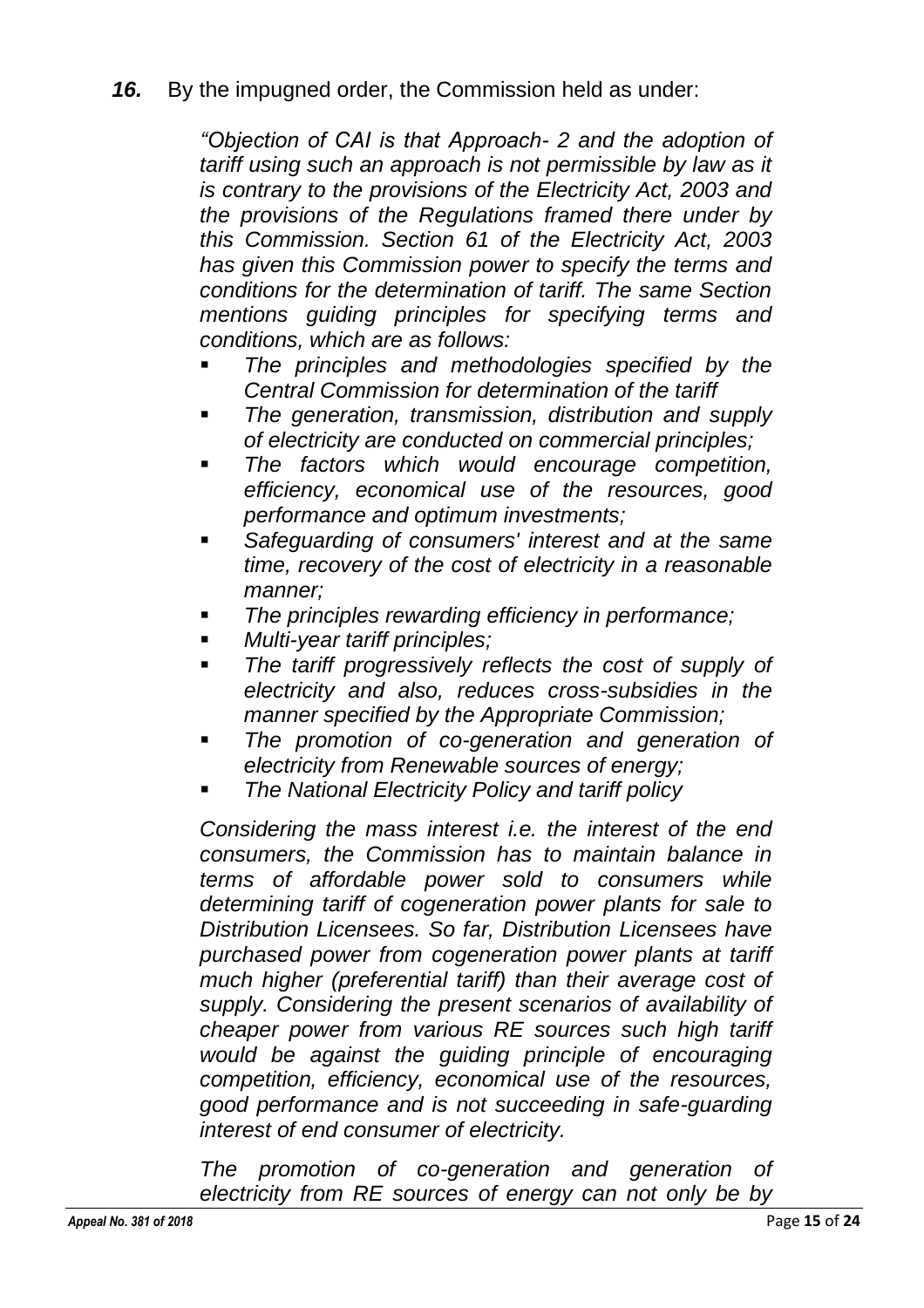*way of providing preferential tariff to the generators, but also by way of providing competitive tariff to the Discoms at least from among various co-generation plants. High preferential tariff does not serve the purpose of promoting cogeneration if Discoms are not ready to pay for it and are not ready to enter into an EPA. Change of word 'preferential tariff' to 'generic tariff' in RE Tariff Regulations 2015 is not cosmetic in nature, but implies specific meaning. Change in approach of generators is required so that efficiency and good performance gets promoted. Even proposed amendment in National Tariff Policy has promoted power procurement through Competitive Bidding so that efficiency & good performance gets encouraged.*

*Distribution Licensees have to procure RE power so as to meet their RPO targets. To that extent, Discoms have options to fulfil their targets either by purchase of RE power or purchase of REC's or by combination of these two. The Commission observes that the Consumer Representatives have also stated during various proceedings that besides following Competitive Bidding for Bagasse based Cogeneration power, Discoms/MSEDCL in order to meet its non-Solar RPO, (which are not pertaining to any specific RE technology), should also exercise the cheaper option such as Wind power procurement through competitive Bidding route. Under these circumstances, the Generic tariff fixed by the Commission in cases where Competitive Bidding is also permissible will be deemed ceiling rate so as to remove difficulties in adoption of appropriate tariff. Obligated Entities cannot arbitrarily or discriminately adopt higher tariff between the two alternatives - generic tariff determined by the Commission and the tariff discovered through competitive bids. Therefore, in the interest of consumers, Generic tariffs as deemed ceiling rates will, at best, reflect the components of the fixed and the variable costs worked out as per the financial and operational norms fixed under RE Tariff Regulations. Approach-2, this way limits the generic tariff to the market rate of the Cogeneration power as discovered through the Competitive Bidding process approved by the Commission. Still, to remove any ambiguity in interpretation of the statutory provisions and to remove any operational difficulty for implementing the Order, the Commission in exercise of its power under Regulation 82 "Power to remove difficulties" of RE Tariff Regulations 2015, allows generic*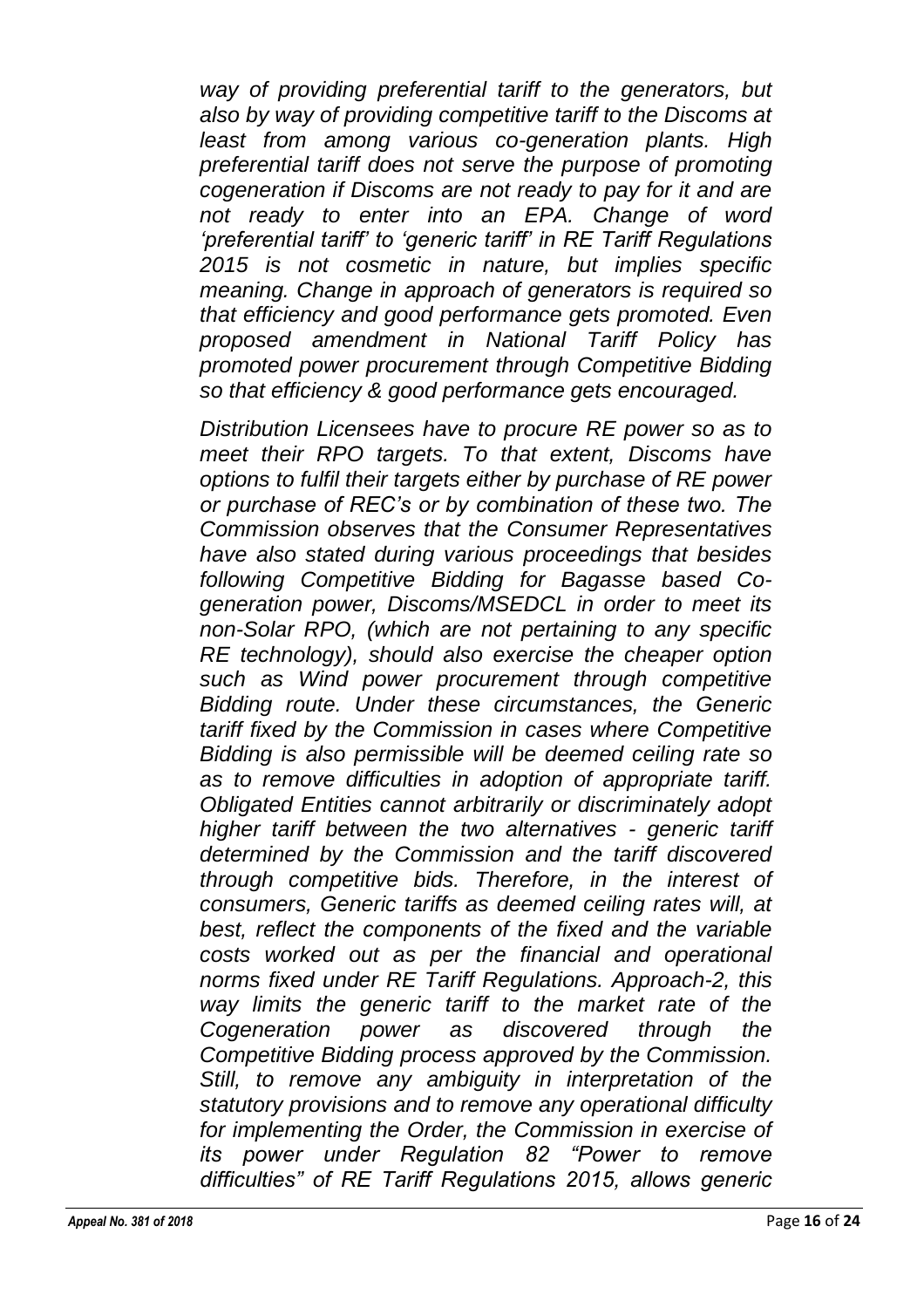*tariff to act as ceiling tariff for guiding the Competitive Bidding process.*

*Tariff achieved in Approach-2 is a benchmark used by this Commission and not tariff determination as per Section 63 itself. Therefore, there is no question of conflict between Section 62 and Section 63 of the Electricity Act, 2003 in Approach-2 as raised by CAI.*

*In view of above, the Commission has considered Approach-2 for determination of Generic Tariff."*

*17.* The crucial part of the decision, with which the appellant is aggrieved,

reads thus:

"*7.16. TARIFF AS PER APPROACH-2 FOR NON-FOSSIL FUEL-BASED COGENERATION PROJECTS* 

*As mentioned in para. 3.1.2 above, the Tariff discovered through Competitive Bidding in the State of Maharashtra proposed (Fixed Charge + Variable Charge) for non-fossil fuel based cogeneration projects for FY 2018-19 is Rs. 4.99/unit as approved by the Commission in its Order in Case No. 165 of 2018 dated 30 June, 2018.* 

*7.17. GENERIC TARIFF FOR NON-FOSSIL FUEL-BASED CO-GENERATION PROJECTS* 

*As per para.7.16 and 7.17, Tariff as per Approach-2 is lower than Tariff as per Approach-1. Following table gives comparison of the two approaches:* 

*Comparison of Co-generation Tariff by Approach-1 and by Approach-2*

| <b>Particulars</b> | Approach-1 | Approach-2 |
|--------------------|------------|------------|
| Co-generation      | 6.45       | 4.99       |

*Therefore, Rs. 4.99 per unit is adopted as Generic Tariff for non-fossil fuel based cogeneration projects by this Commission.* 

*Note:*

➢ *The above Tariff shall be valid for Projects commissioned from 1 August, 2018 to 31 March, 2019."*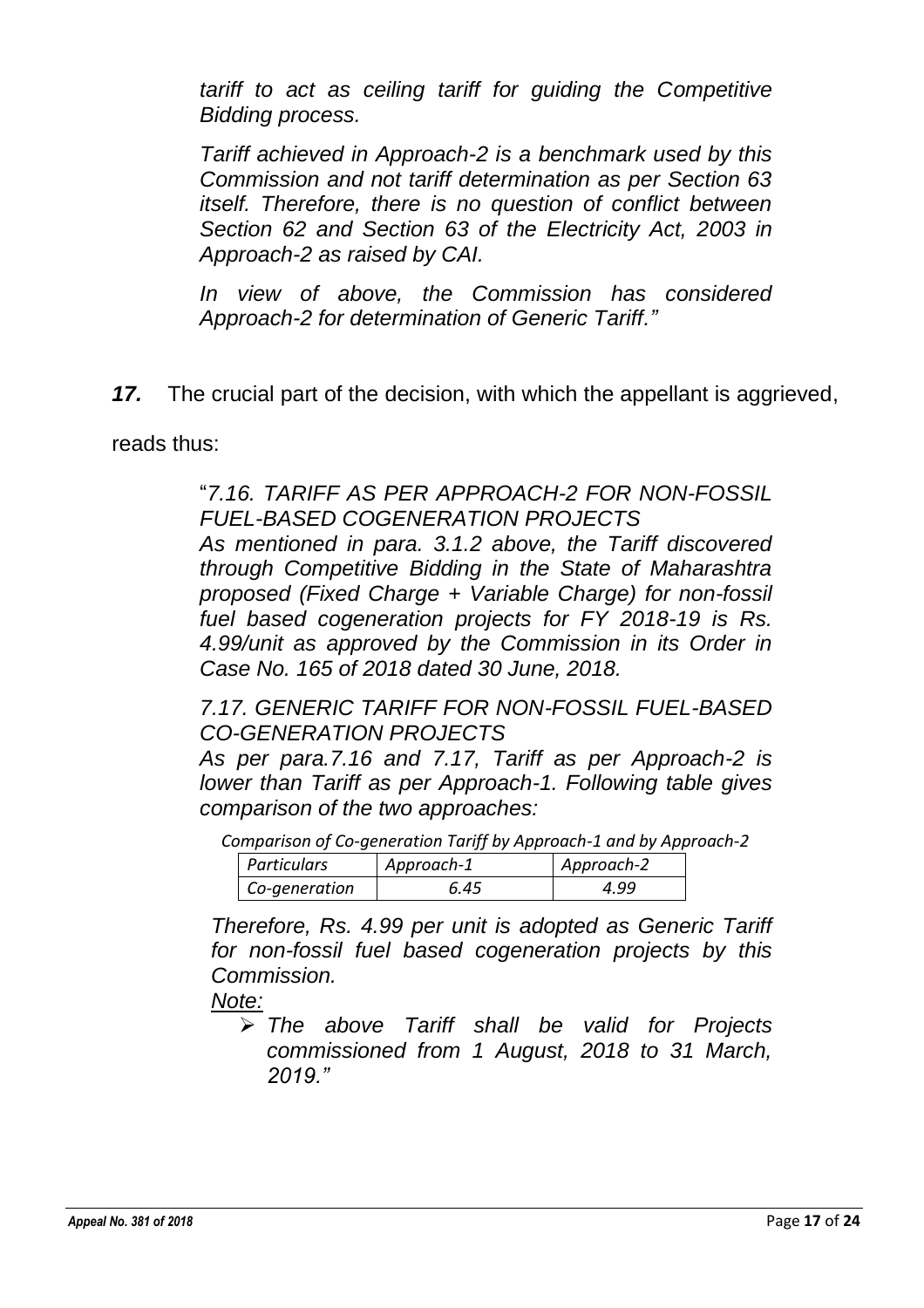*18.* The Commission has thus decided that the tariff discovered through competitive bidding process being lower will have to be adopted as generic tariff, as against the tariff calculated on the basis of financial principles and technology-specific parameters as defined in RE Tariff Regulations 2015, the prime quoted justification being the *consumer interest*.

*19.* While defending the impugned decision, the learned counsel for the distribution licensees operating in the State of Maharashtra submitted that the Regulatory Commission exercises plenary power in the matter of tariff determination, it being responsible to take care of the consumer interest and having found the bid discovered tariff to be more realistic, use of such tariff as the benchmark cannot be questioned.

*20.* Having heard the learned counsel on all sides, we are of the considered view that the State Commission has fallen into serious error in taking a decision on the subject of tariff determination under Section 64 by using parameters outside the Tariff Regulations framed under Section 61. We must quote here the following observations of Hon'ble Supreme Court in *PTC India Ltd v CERC* (2010) 4 SCC 603:

> *"54. As stated above, the 2003 Act has been enacted in furtherance of the policy envisaged under the Electricity Regulatory Commissions Act, 1998 as it mandates establishment of an independent and transparent Regulatory Commission entrusted with wide-ranging responsibilities and objectives inter alia including protection of the consumers of electricity. Accordingly, the Central*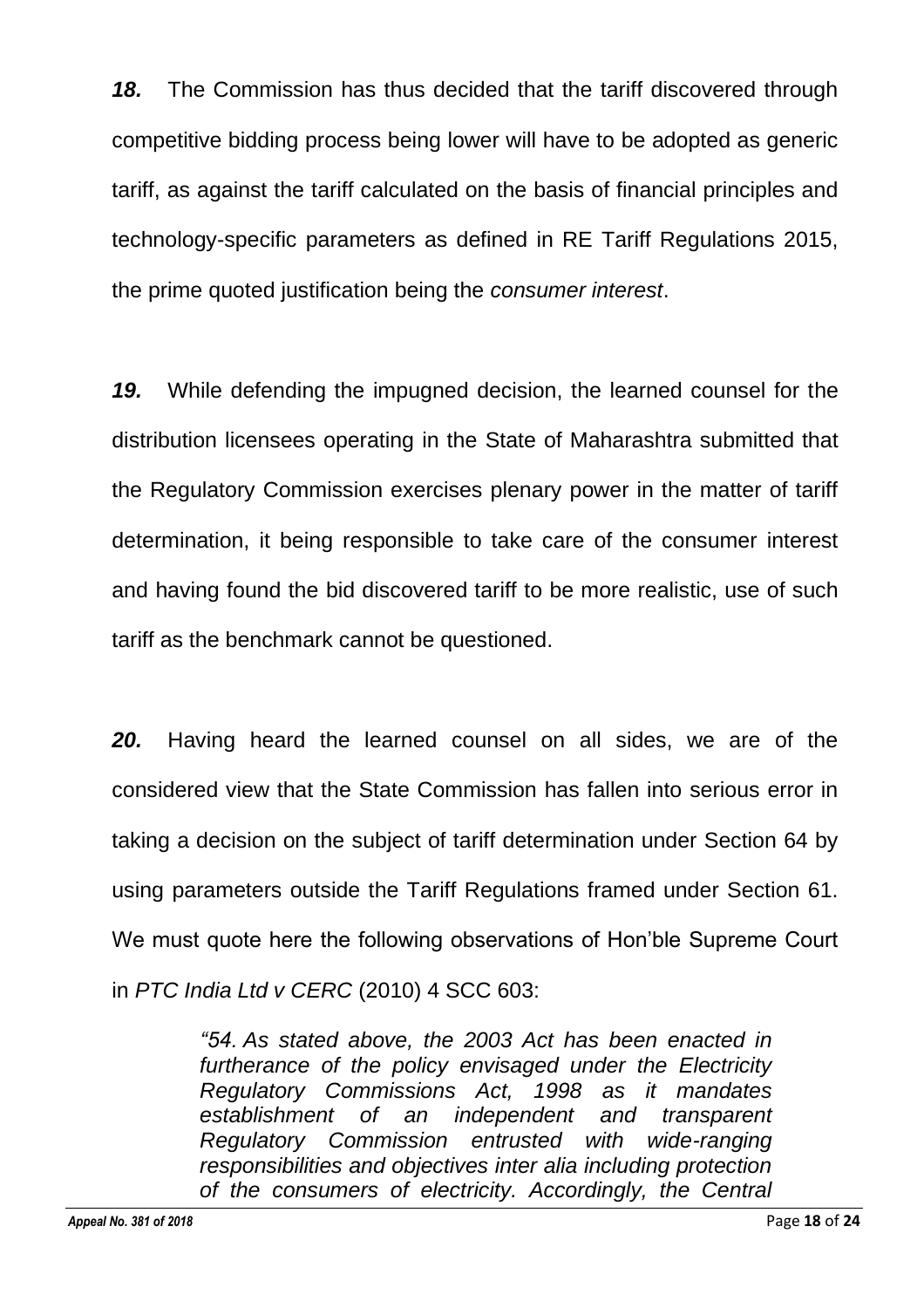*Commission is set up under Section 76(1) to exercise the powers conferred on, and in discharge of the functions assigned to, it under the Act. On reading Sections 76(1) and 79(1) one finds that the Central Commission is empowered to take measures/steps in discharge of the functions enumerated in Section 79(1) like to regulate the tariff of generating companies, to regulate the inter-State transmission of electricity, to determine tariff for inter-State transmission of electricity, to issue licences, to adjudicate upon disputes, to levy fees, to specify the Grid Code, to fix the trading margin in inter-State trading of electricity, if considered necessary, etc. These measures, which the Central Commission is empowered to take, have got to be in conformity with the regulations under Section 178, wherever such regulations are applicable. Measures under Section 79(1), therefore, have got to be in conformity with the regulations under Section 178.*

*55. To regulate is an exercise which is different from making of the regulations. However, making of a regulation under Section 178 is not a precondition to the Central Commission taking any steps/measures under Section 79(1). As stated, if there is a regulation, then the measure under Section 79(1) has to be in conformity with such regulation under Section 178. This principle flows from various judgments of this Court which we have discussed hereinafter. For example, under Section 79(1)(g) the Central Commission is required to levy fees for the purpose of the 2003 Act. An order imposing regulatory fees could be passed even in the absence of a regulation under Section 178. If the levy is unreasonable, it could be the subject-matter of challenge before the appellate authority under Section 111 as the levy is imposed by an order/decision-making process. Making of a regulation under Section 178 is not a precondition to passing of an order levying a regulatory fee under Section 79(1)(g). However, if there is a regulation under Section 178 in that regard then the order levying fees under Section 79(1)(g) has to be in consonance with such regulation.*

*56. Similarly, while exercising the power to frame the terms and conditions for determination of tariff under Section 178, the Commission has to be guided by the factors specified in Section 61. It is open to the Central Commission to specify terms and conditions for determination of tariff even*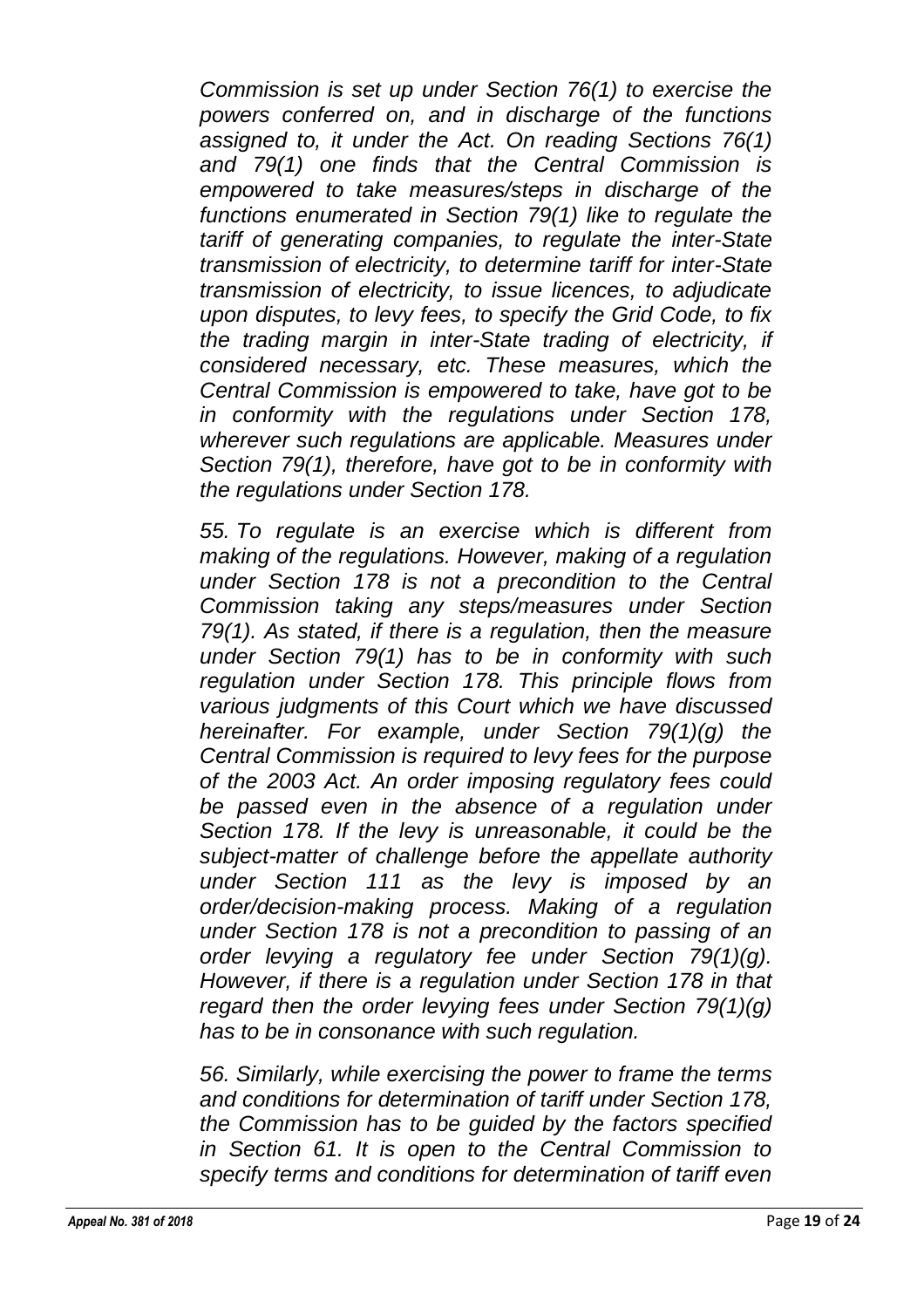*in the absence of the regulations under Section 178. However, if a regulation is made under Section 178, then, in that event, framing of terms and conditions for determination of tariff under Section 61 has to be in consonance with the regulations under Section 178."* [Emphasis Supplied]

*21.* It is also necessary to quote the following part of the decision

reported as *Energy Watchdog v CERC* (2017) 14 SCC 80:

*"19. It is important to note that the regulatory powers of the Central Commission, so far as tariff is concerned, are specifically mentioned in Section 79(1). This regulatory power is a general one, and it is very difficult to state that when the Commission adopts tariff under Section 63, it*  functions dehors its general regulatory power under *Section 79(1)(b). For one thing, such regulation takes place under the Central Government's guidelines. For another, in a situation where there are no guidelines or in a situation which is not covered by the guidelines, can it be said that the Commission's power to "regulate" tariff is completely done away with? According to us, this is not a correct way of reading the aforesaid statutory provisions…..the general regulatory power of the Commission under Section 79(1)(b) is the source of the power to regulate, which includes the power to determine or adopt tariff. In fact, Sections 62 and 63 deal with "determination" of tariff, which is part of "regulating" tariff. Whereas "determining" tariff for inter State transmission of electricity is dealt with by Section 79(1)(d), Section 79(1)(b) is a wider source of power to "regulate" tariff. It is clear that in a situation where the guidelines issued by the Central Government under Section 63 cover the situation, the Central Commission is bound by those guidelines and must exercise its regulatory functions, albeit under Section 79(1)(b), only in accordance with those guidelines. As has been stated above, it is only in a situation where there are no guidelines framed at all or where the guidelines do not deal with a given situation that the Commission's general regulatory powers under Section 79(1)(b) can then be used."*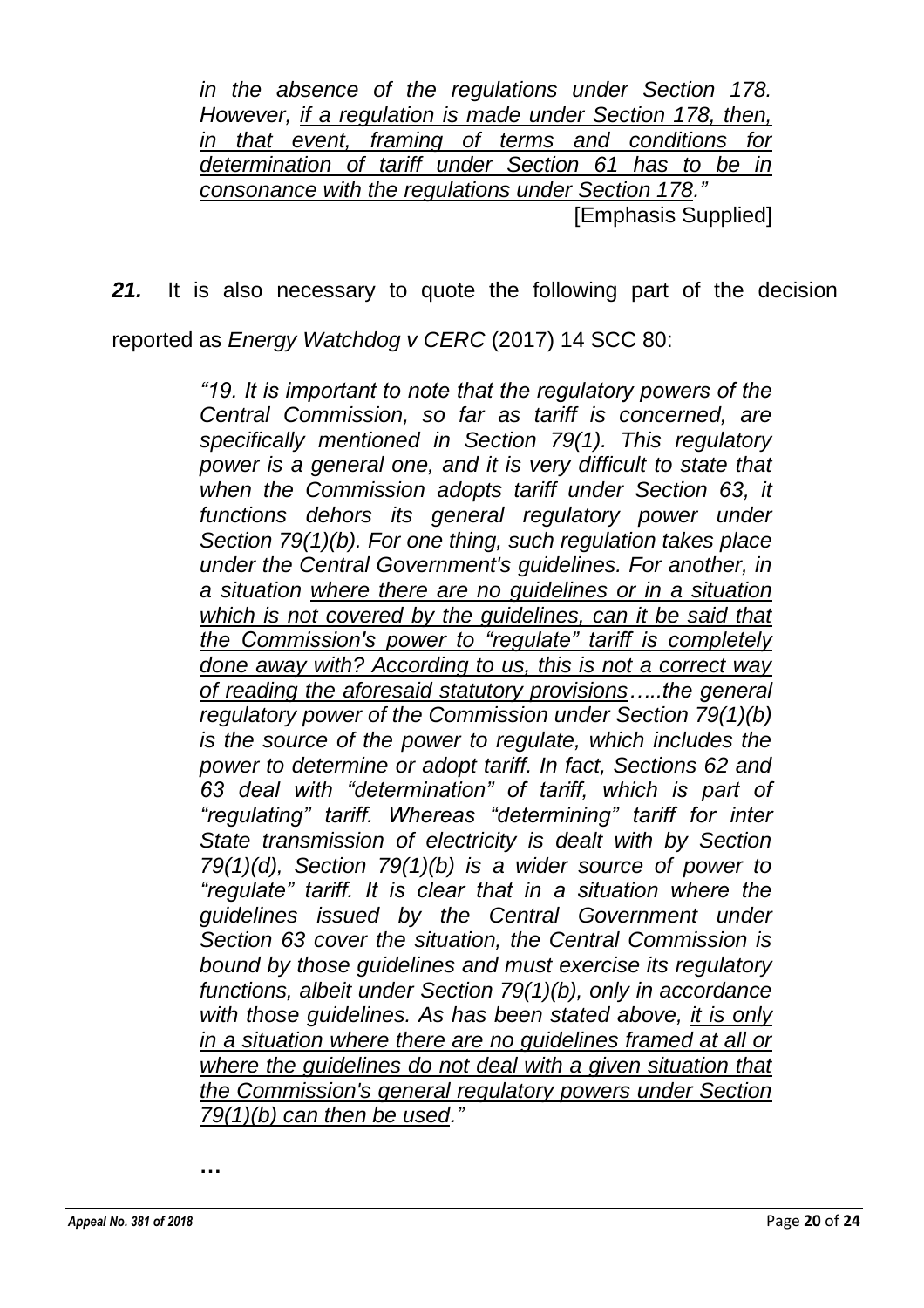*"35. This Court should be specially careful in dealing with matters of exercise of inherent powers when the interest of consumers is at stake. The interest of consumers, as an objective, can be clearly ascertained from the Act. The Preamble of the Act mentions "protecting interest of consumers" and Section 61(d) requires that the interests of the consumers are to be safeguarded when the Appropriate Commission specifies the terms and conditions for determination of tariff. Under Section 64 read with Section 62, determination of tariff is to be made only after considering all suggestions and objections received from the public. Hence, the generic tariff once determined under the statute with notice to the public can be amended only by following the same procedure. Therefore, the approach of this Court ought to be cautious and guarded when the decision has its bearing on the consumers"* [Emphasis supplied]

*22.* It is well settled that if the law requires something to be done in particular manner, then such thing has to be done in that manner only [*Nazir Ahmad v. The King-Emperor* AIR 1936 PC 253 (2)*; State of Jharkhand & Ors. v. Ambay Cement & Anr.* (2005) 1 SCC 368*; Competent Authority v. Barangore Jute Factory & Ors.* (2005) 13 SCC 477*; Chief Information Commissioner & Anr. v. State of Manipur & Anr.* (2011) 15 SCC 1*; and J. Jayalalithaa & Ors. v. State of Karnataka & Ors.* (2014) 2 SCC 401]. In our considered opinion, the State Commission has fallen into serious error by going outside its own Tariff Regulations governing the field. By making an assessment on the basis of various parameters set out in RE Tariff Regulations, 2015 (including technology, capital cost, capital cost indexation mechanism, plant load factor, auxiliary consumption, station heat rate, operation and maintenance expenses, fuel mix, use of fossil fuel,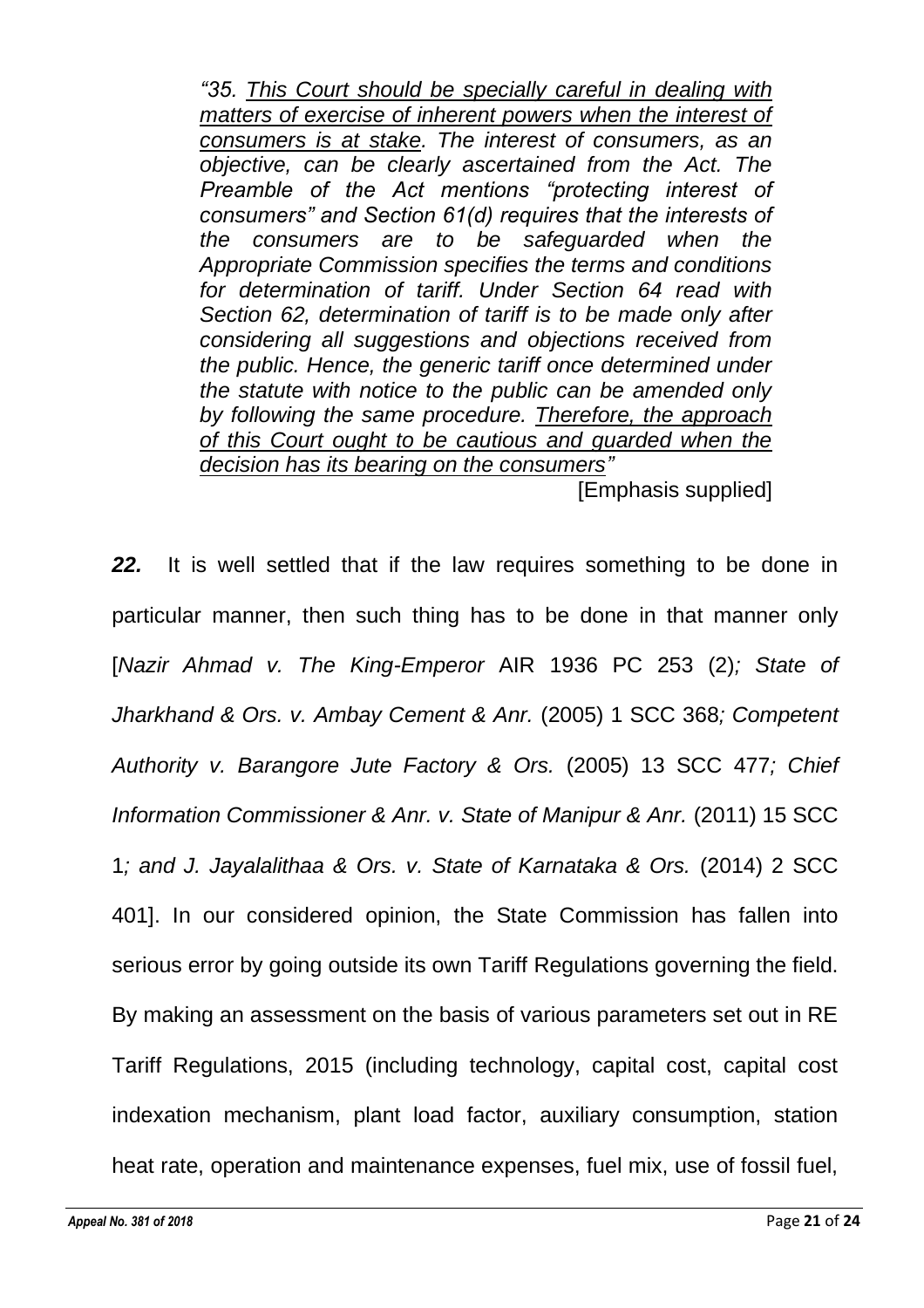monitoring of fossil fuel, calorific value, fuel cost, etc.) the Commission itself concluded that the tariff deserves to be fixed was Rs. 6.45/unit. It bears repetition to say that concededly the RE Tariff Regulations do not include the bid discovered tariff of Section 63 as one of the benchmarks or touchstones. The use of such benchmark by the Commission demonstrates that its decision is articulated by extraneous consideration falling outside tariff regulation which had been framed by it and which it was duty bound to follow. It is not a case where there was a vacuum in the Tariff Regulations for which Commission could have looked elsewhere to find a fair solution. The Tariff Regulations, 2015 had been in force and complied with scrupulously in the preceding three control periods. There was no justification for any departure from such dispensation or foray outside the extant framework of the Tariff Regulations.

*23.* Even otherwise, adoption of Approach-2 was misguided since the Commission failed to bear in mind that price discovery methodology through competitive bidding route functions on the principles of bidders placing the competitive bid considering the scale and size of their power project and individual risk appetite, the final price discovered through the bid being for specific and individual Power Purchase Agreements rather than being a safe method for determining generic tariff. The approach is wrong since it seeks to place the generators of different States and their projects of different vintage on the same pedestal which has the obvious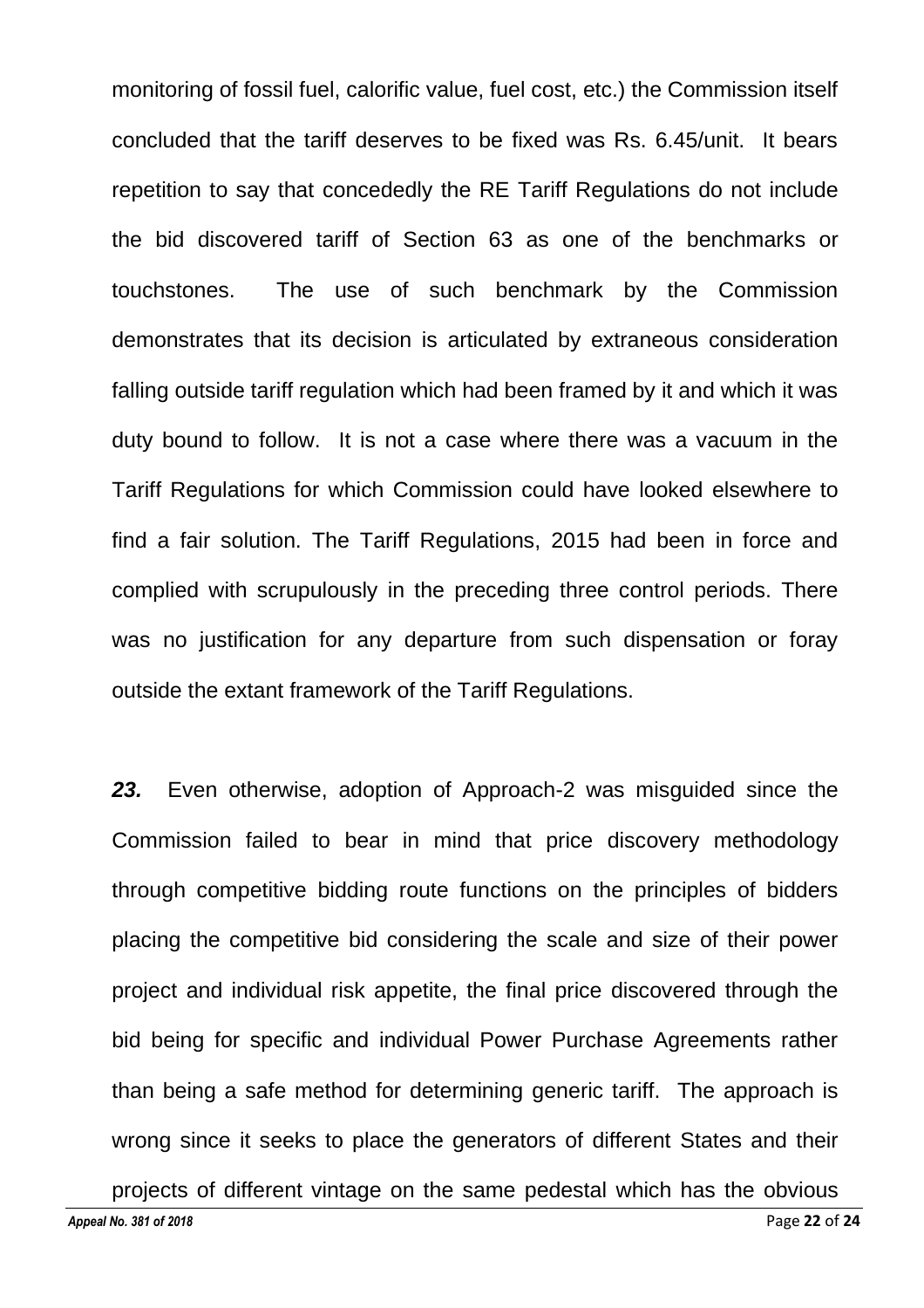potential to result in deficient recovery of their prudent costs. This is explicit even from the facts at hand wherein the adoption of bid discovered tariff of Rs. 4.99/unit means only Rs. 0.82/unit will be recovered towards fixed charges which have been otherwise computed by the Commission at Rs. 2.28/unit, variable cost having been determined at Rs. 4.17/unit.

*24.* It was incorrect on the part of the State Commission to justify the impugned decision only with reference to its responsibility to take care of consumer interest. As observed earlier, consumer interest is prime but has to be balanced against other considerations including the legitimate expectation of the generators for reasonable returns on their cost of generation. By the approach taken, the State Commission has abandoned its own Tariff Regulations making them redundant. This renders the impugned decision incorrect, unjust and unlawful.

*25.* For the foregoing reasons, the appeal must succeed. We, thus, modify the impugned order to the extent challenged and set aside the determination of generic tariff for non-fossil fuel-based cogeneration projects at Rs. 4.99/unit. Since the Commission had found the tariff computed on the basis of principles set out in Section 62 read with RE Tariff Regulations, 2015 at Rs.6.45/unit, the said rate of Rs. 6.45/unit shall be applied as the generic tariff for the said category for the control period in question i.e. FY 2018-19.